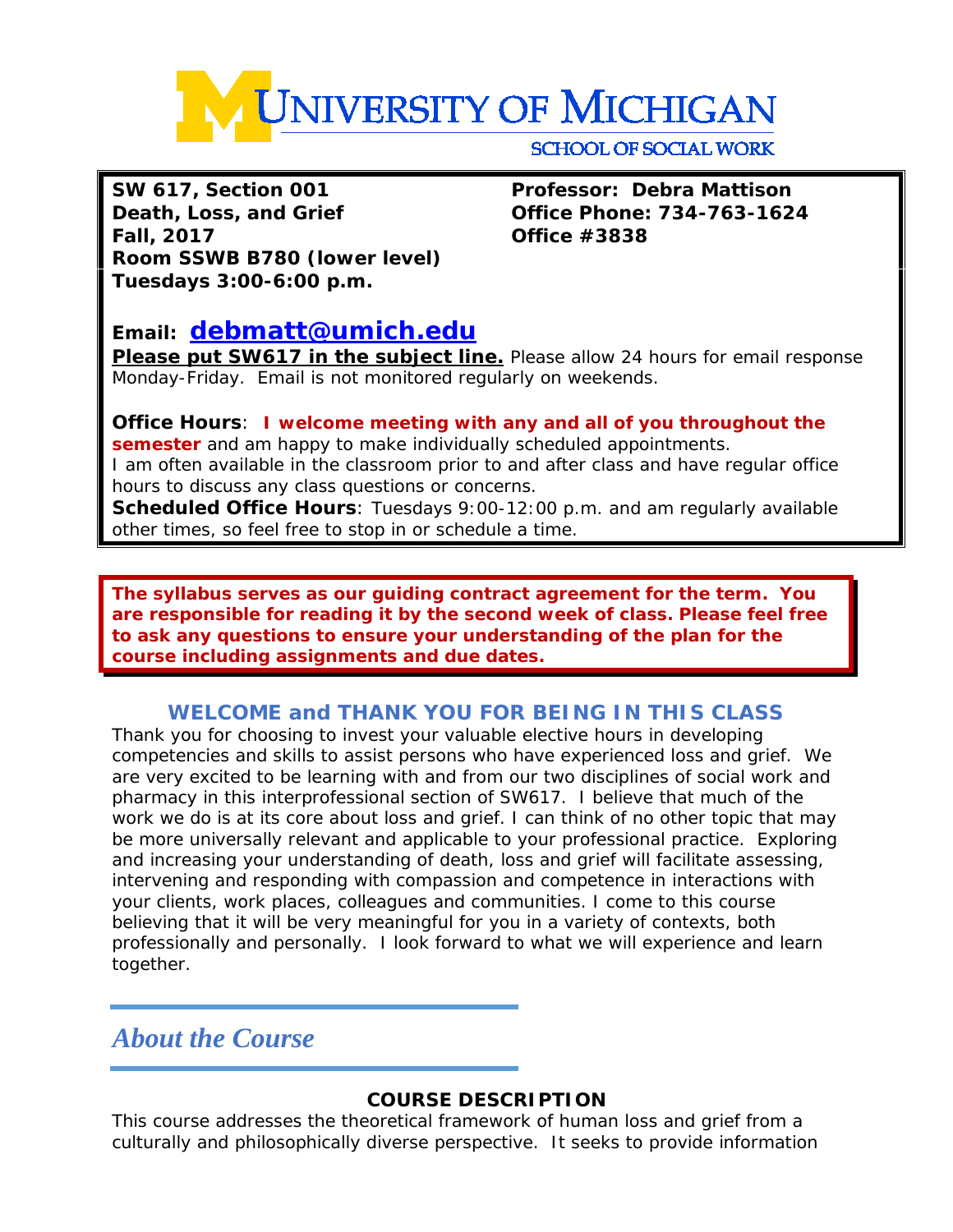about why and how humans grieve and how grieving is affected by type of loss, socioeconomic and cultural factors, individual personality and family functioning. Attention is given to life span development and the meaning of death and loss at different ages. Various types of loss are discussed from an individual, family and socio/cultural perspective. The importance of understanding trauma and its relationship to grief and loss will be addressed. Coping and resiliency in loss are explored, emphasizing the diversity of human response and focusing on the significance of social groups in integrating loss. The formation and practice of rituals, and diversity in religious and spiritual experience as a component of coping with loss will be discussed.

#### **While some interpersonal practice methods will be addressed, this course is NOT designated by the School of Social Work as a methods class.**

#### **COURSE OBJECTIVES**

Upon completion of the course, students will be able to:

- 1. Understand the implications for practice and policy of the changing patterns of death/dying in the U.S., regarding socioeconomic status, age, gender, and cultural/ethnic patterns.
- 2. Understand the different meanings of loss and the impact of loss on those grieving, caregivers, and larger social groups.
- 3. Identify and describe responses and reactions of the various caregivers (including social workers) to death and loss and the impact of these reactions on client systems.
- 4. Demonstrate increased awareness of the medical ethical issues in death and dying.
- 5. Summarize the different theoretical models for understanding bereavement and grieving.
- 6. Identify the practical issues and problems that arise for individuals and families following a death or major loss in the family and the significance of social groups in bereavement.
- 7. Examine the variables impacting mourning (e.g. ability, age, class, culture, ethnicity, family structure, gender (including gender identity and gender expression), marital status, national origin, race, religion or spirituality, sex, and sexual orientation) in the experience and expression of grief for the family and/or person facing death and bereavement.
- 8. Discuss the ways in which violence affects the experience of death or loss, and the impact of layered loss when continually exposed to loss or violence.
- 9. Identify post-traumatic stress disorder.
- 10. Discuss dominant themes of complicated mourning, including multiple losses, traumatized loss; disenfranchised and stigmatized loss, cultural genocide, and historical transmission of loss.
- 11. Discuss typical ethical and legal concerns related to death, loss, and grief.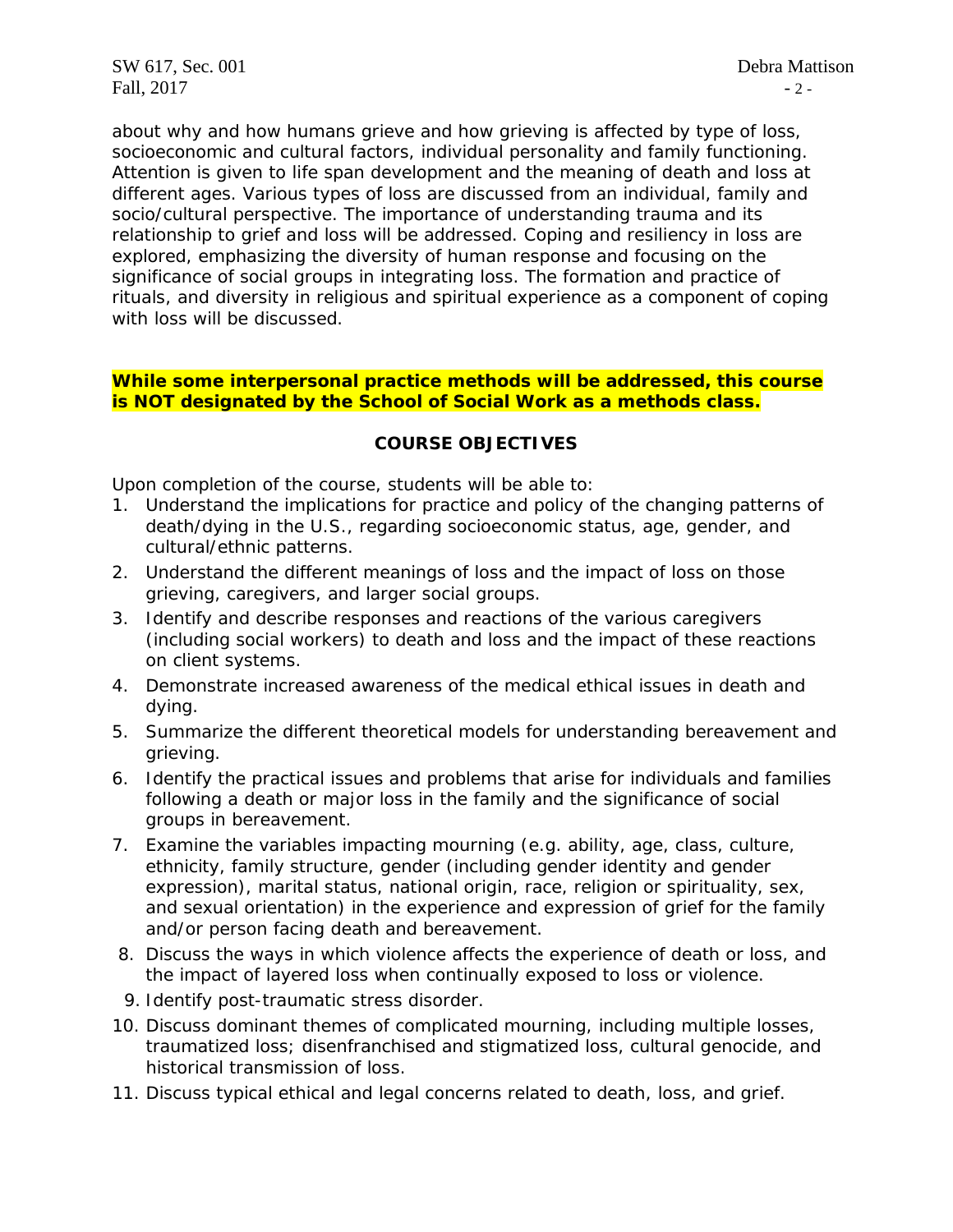### **CSWE COURSE COMPETENCIES**

#### **Educational Policy and Accreditation Standards (EPAS) 2015**

This course will address and support competency development in the following CSWE identified core competency areas:

Competency 1: Demonstrate Ethical and Professional Behavior

Competency 2: Engage Diversity and Difference in Practice

Competency 4: Engage In Research-informed Practice

Competency 6: Engage with Individuals, Families, Groups, Organizations & Communities Competency 7: Assess Individuals, Families, Groups, Organizations & Communities

## **COURSE DESIGN FORMAT**

This course will consist of a variety of collaborative learning methods including interactive lectures with active student participation, guest speakers, readings, inclass application exercises, videos and written assignments. Understanding core class concepts and competencies and the ability to apply these concepts will be emphasized.

## **RELATIONSHIP OF THE COURSE TO FOUR CURRICULAR THEMES**

*Multiculturalism and Diversity*

Will be addressed through the discussion of impact of various diversity factors including culture, ethnicity, race, gender, age, sexual orientation and social class. Case examples, readings and diversity focused assignment will reflect this theme.

*Social Justice and Social Change* 

Will be addressed through discussion of social, environmental, ethical and legal policy issues which may result in discrimination and disenfranchisement and thus impact the grieving process.

*Promotion, Prevention, Treatment, and Rehabilitation* 

Will be addressed through identification of ways to provide early intervention, guidance, and advocacy within systems, methods of preventing or mitigating later problems in loss and bereavement, and discussion of intervention theories and health care and social policies which support adaptive responses to loss that enhance later adjustment and seek to prevent complicated grief.

*Behavioral and Social Science Research* 

Will inform this course, especially current research in the following areas: bereavement and complicated mourning, attachment and developmental requirements, response to violence/trauma and resiliency/coping/adaptation.

### **INTENSIVE FOCUS ON PRIVILGE, OPPRESSION, DIVERSITY AND SOCIAL JUSTICE (PODS)**

This course integrates PODS content and skills with a special emphasis on the identification of theories, practice and/or policies that promote social justice, illuminate injustices and are consistent with scientific and professional knowledge. **Students are invited and expected to actively contribute from their experiences, field placement practice and knowledge of readings**, etc. to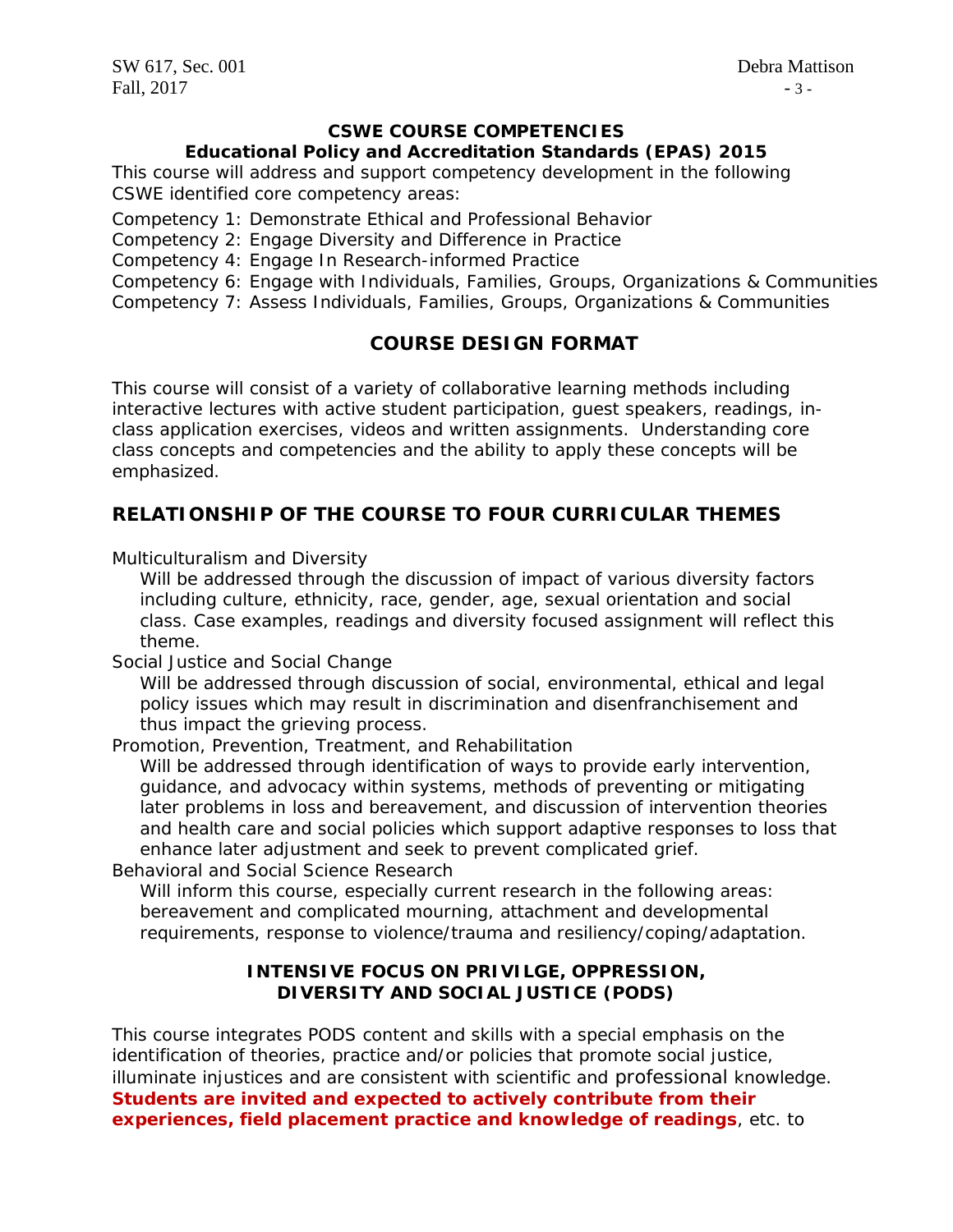SW 617, Sec. 001 Debra Mattison Fall,  $2017$  - 4 -

help support and develop **a vision of social justice**, learn to recognize and reduce mechanisms that support oppression and injustice, work toward social justice processes, apply intersectionality and intercultural frameworks and strengthen critical consciousness, self-knowledge and self-awareness to facilitate PODS learning in the context of grief and loss.

*My Teaching Philosophy: Learning is in Service to Our Clients*

#### **RELATIONSHIP FOCUSED PARTNERSHIP: MUTUAL LEARNING COMMITMENT**

Many times we may approach learning experiences with the expectation of what we will get from them. This model focuses on the professor **giving** information and the student **getting** information. Relationship-based learning means to me that we will be **"giving, getting and growing" together** as we learn *with* and *from* each other. My commitment is to provide organized, meaningful course material and opportunities for learning**. Students are invited and expected to be active and engaged partners in the learning process** by coming to class fully prepared, ready, willing and able to contribute to meaningful discussion and learning. I look forward to what we will experience and learn together.



## **PERSONAL ACCOUNTABILITY IN LEARNING**

*I invite you to come to this class with the intention that you are going to engage and connect with the experience of learning.*

Accountability shifts the focus from *not solely* being *about*  what *one is taught,* to self-determination and about what **one** *consciously chooses to learn.*

Your learning is not just about academic learning but also involves learning and improving life skills and professional use-of-self. Students are expected to take **personal responsibility** and be committed to their own learning experience by being active and response-able members of each class session.

An optimal individual learning experience is one that is **active, self-directed** and requires **engagement**.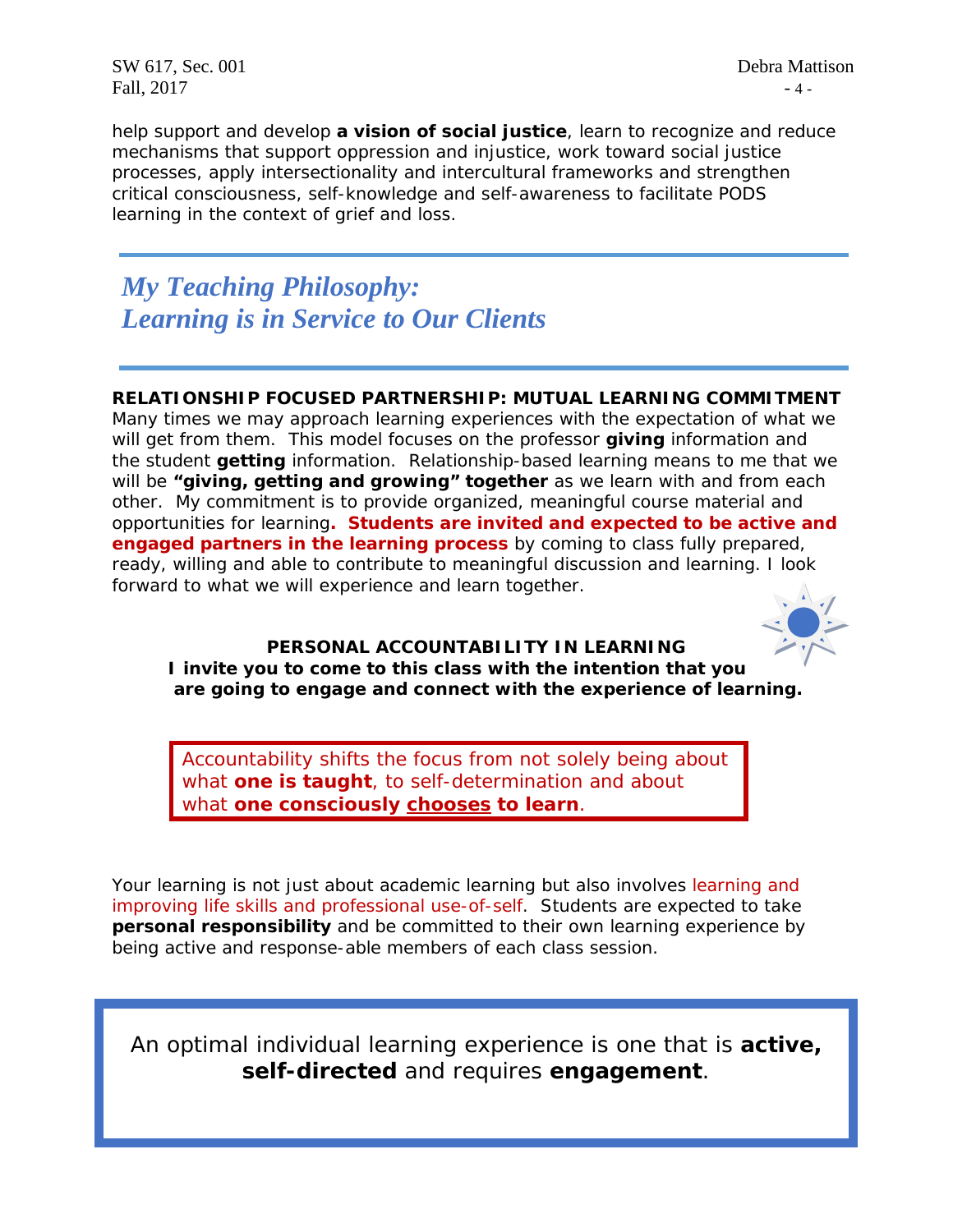# *Guiding Principles and Commitments for Learning*

*Our commitment to learning is in service to our clients.*

We seek **mutual** growth, learning and benefit from sharing with each other. *We respect even when we disagree or have conflict.*

We recognize and honor that **each person is at a different point** in their learning and life experience.

*We do not assume or pre-judge the intent or motivation of others.*

We seek to replace assumptions with **curious questions** and **invitations** to share and listen.

*We seek to diminish fear, shame and blame that immobilizes the learning process.*

We **view mistakes** and not yet "knowing" as a part of life-long learning and as preferable to stagnation and ignorance.

*We take responsibility for talking with people rather than about them.*

*We find ways to be curious and humane in our interactions.*

**Please see more detailed guiding principles in posted Canvas document**

## **PROVIDING FEEDBACK**

Please provide feedback on your learning needs, how the class is going for you and suggestions for improvement throughout the class. We will do a mid-term and final evaluation, however the opportunity to respond to **feedback is much more beneficial for the both professors and class members if it is ongoing and not just provided at the end of the term. You are encouraged to proactively address any concerns or needs as they arise.**

## **INCREMENTAL SKILL BUILDING AND LEARNING**

**The class assignments are designed to be INCREMENTAL,** building and demonstrating core competencies over time with a variety of **SMALLER**  assignments rather than focusing on only a few larger assignments.



# *Expectations of Students*

## **PROFESIONAL USE OF SELF**

#### **Respect for Others**

- $\checkmark$  Students are encouraged and expected to demonstrate openness to ideas and perspectives different from one's own interests, views, belief and preferences.
- $\checkmark$  Listening and learning require a safe place and we commit to provide this safe space in this class.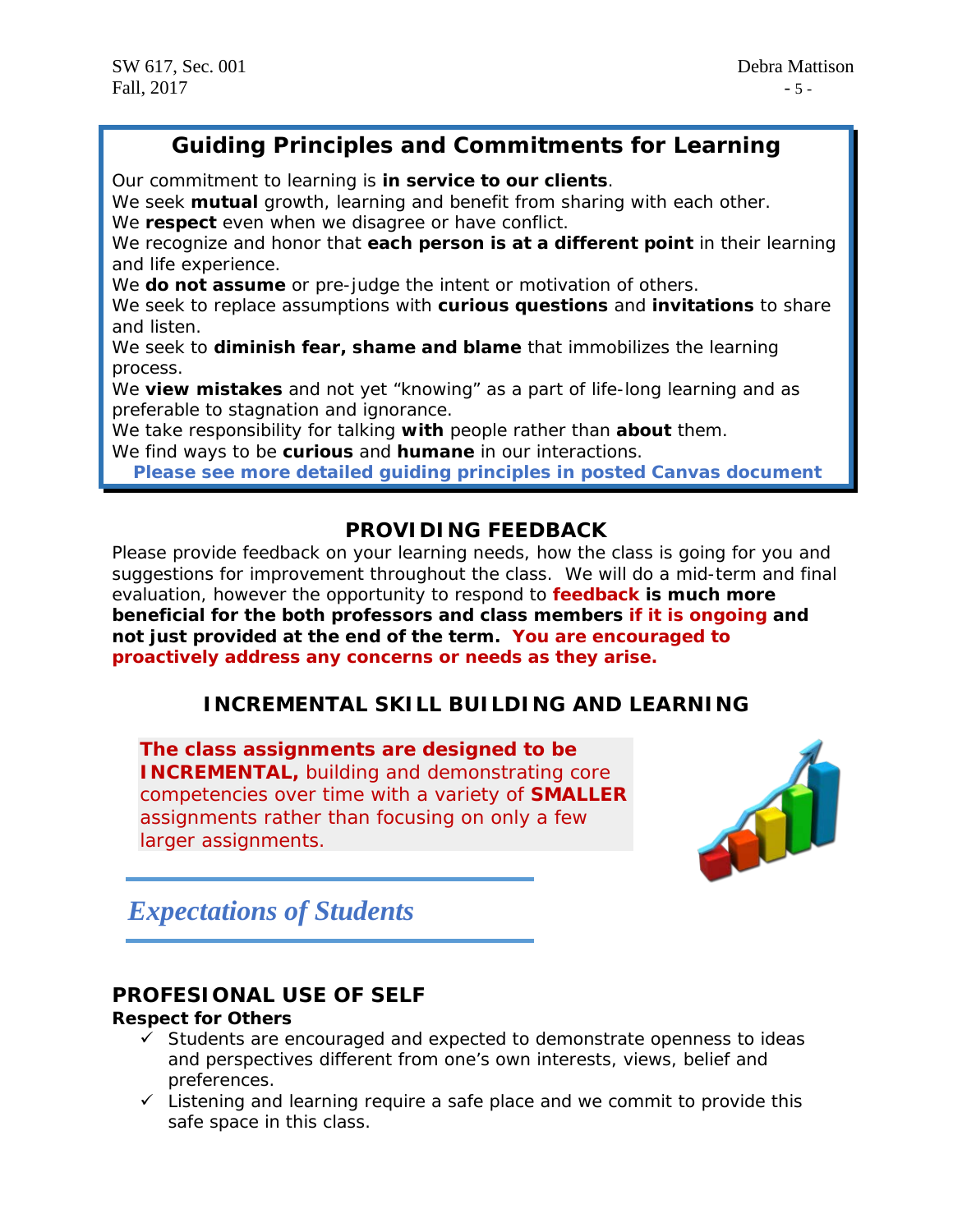- $\checkmark$  Sharing differing ways of thinking and how one sees the world is not always focused on changing others' minds, but about cultivating a way of being with others that fosters curiosity and a desire to see and hear another's point of view.
- $\checkmark$  We will be mindful that in our desire to advocate for our beliefs and values, that we do not commit the very acts of aggression, devaluation, marginalization, disenfranchisement and dismissal of others that we may have experienced and/or are trying to prevent.

# **RELATIONSHIP OF THE COURSE TO SOCIAL WORK ETHICS AND VALUES**

Social work ethics and values will be addressed in this course using the NASW Code of Ethics. This course will increase awareness of the medical-ethical issues and decision making in death and dying. In addition, students will evaluate ethical issues involved in death and loss, and discuss the impact of the social workers values and reactions to these issues.

# **APPLICATION OF NASW CODE OF ETHICS AND PROFESSIONAL USE OF SELF IN THE CLASSROOM**

The NASW Code of Ethics outlines a set of core values that form the basis of the Social Work profession's purpose and perspective. The Code encourages behaviors which promote professionalism and respect not only for clients, but for colleagues and employers as well.

- *"Social workers should avoid unwarranted negative criticism of colleagues in communications with clients or with other professionals. Unwarranted negative criticism may include demeaning comments that refer to colleagues' level of competence or to individuals' attributes such as race, ethnicity, national origin, color, sex, sexual orientation, gender identity or expression, age, marital status, political belief, religion, immigration status, and mental or physical disability."* NASW Code of Ethics 2.01
- It is expected that all students conduct themselves in a manner consistent with the Code of Ethics and demonstrate professional use-of-self behaviors in class including respect, courtesy and ACTIVE listening with fellow students, the instructor and guest presenters. See Use-of-Self documents on Canvas.
- As professionals, you are expected to maintain confidentiality and respect differences. You are asked to honor confidentiality of the information shared by professor, colleagues and guest speakers in order to support a safe atmosphere for sharing and learning.

For further elaboration of the values and ethical standards inherent in social work, students are encouraged to access the Code of Ethics at: <http://www.socialworkers.org/pubs/code/code.asp> and the UM SSW Student Guide.

## **ACADEMIC CONDUCT AND HONESTY**

UM Students are held to the highest standards of academic and professional conduct. Cheating is the act of obtaining or attempting to obtain credit for academic work through use of any dishonest, deceptive or fraudulent means. Plagiarism is one form of cheating and is unacceptable and inconsistent with the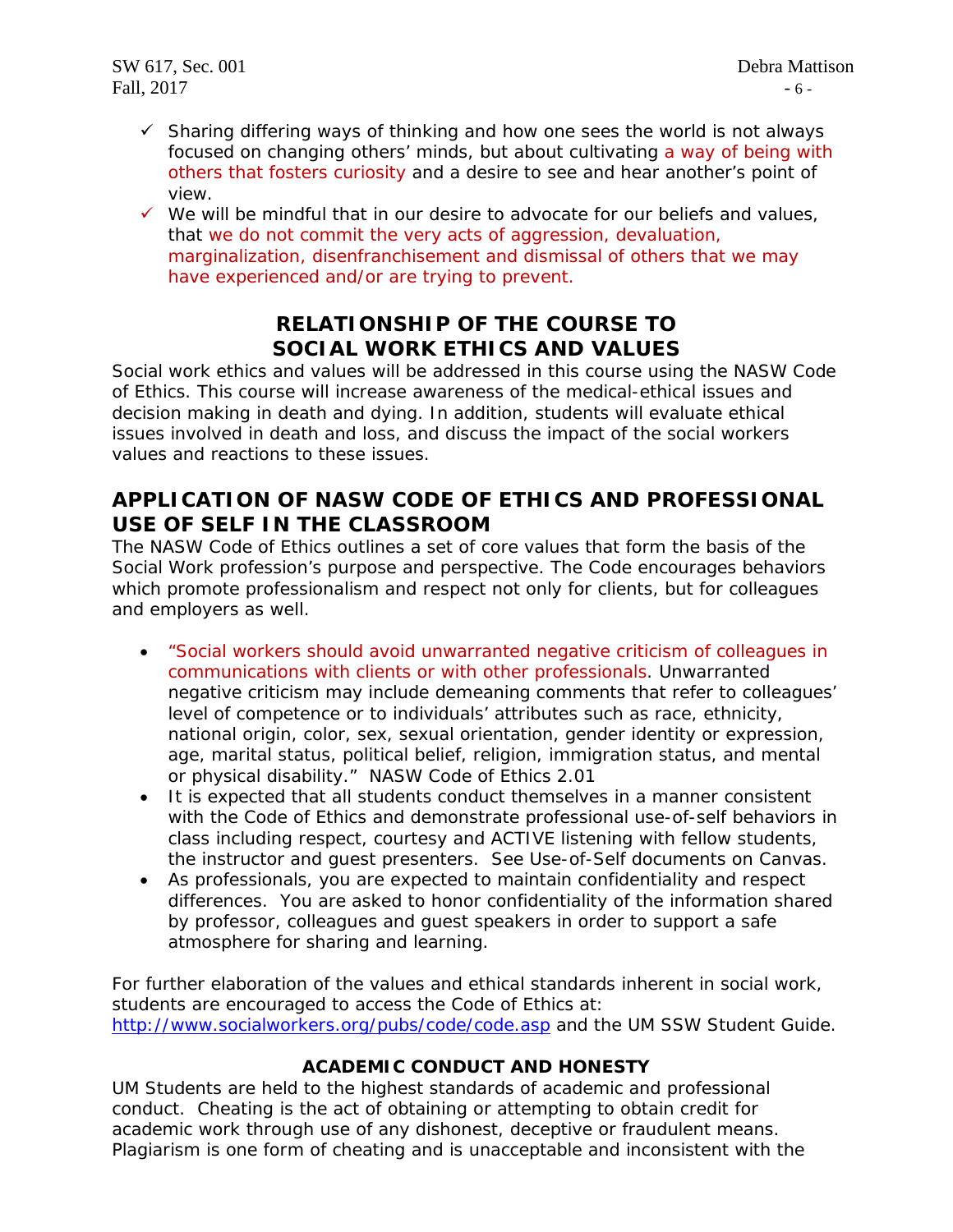NASW Code of Ethics and the Code of Academic and Professional Conduct which applies to all students enrolled in the School of Social Work. Any form of cheating (use of someone else's work, obtaining tests from previous semesters, using assignments from other classes), plagiarism (verbatim copy of another's material and not acknowledging the direct quotation or unacceptable paraphrasing which does not use one's own words and structure, and failure to acknowledge that the content is not original) and/or aiding and abetting dishonesty will result in a failing grade for the relevant assignment and is grounds for expulsion. You are responsible for understanding the meaning of academic integrity and plagiarism. Please refer to the Student Guide to the Master's in Social Work Degree Program or see <http://www.lib.umich.edu/academic-integrity/resources-students> for further information.

### **CLASS PARTICIPATION AND PARTICIPATION**

As a graduate student, class attendance, completion of assigned readings for each class, participation and engagement are highly valued as these behaviors contribute to the quality of learning for the individual and the class as a whole. They are also critical to **our ultimate goal of service to our clients.** Predictability, reliability and consistency ("being there") are core to any strong relationship as well as being incredibly important to our clients and our employers. **Thus, "being here" with predictability, reliability and consistency is an important core competency for this class.** 

Beyond physical presence through attendance, **class participation is vital** to the learning experience of this course and focuses on being emotionally and intellectually present and engaged in class each week. Active engagement and sharing of your diverse ideas, perspectives and experiences are highly valued and expected. **In service to our clients, we must learn to use our voices on their behalf**. Thus, participating in class will be an opportunity to practice and develop this skill even when it is sometimes challenging and/or uncomfortable.

Students should be prepared each week to both be called on and to initiate knowledgeable sharing of their understanding, ideas, reactions and applications from readings in weekly class discussions and integration across progressive weeks. The quality and preparedness of responses illustrating completion of the readings will be used as a part of the assignment of grading for class participation and will differentiate grades of exceptional mastery (A) from grades of mastery (B).

> **ATTENDANCE and ABSENCE POLICY Please be Here and be Present.**

 **You and Your Learning are Important to the Class**

A significant part of learning in this course is interactive and experiential with discussion, in-class activities and guest speakers which cannot be fully replicated or replaced by make-up work. Therefore, both your learning and the learning of your colleagues are benefitted by your attendance.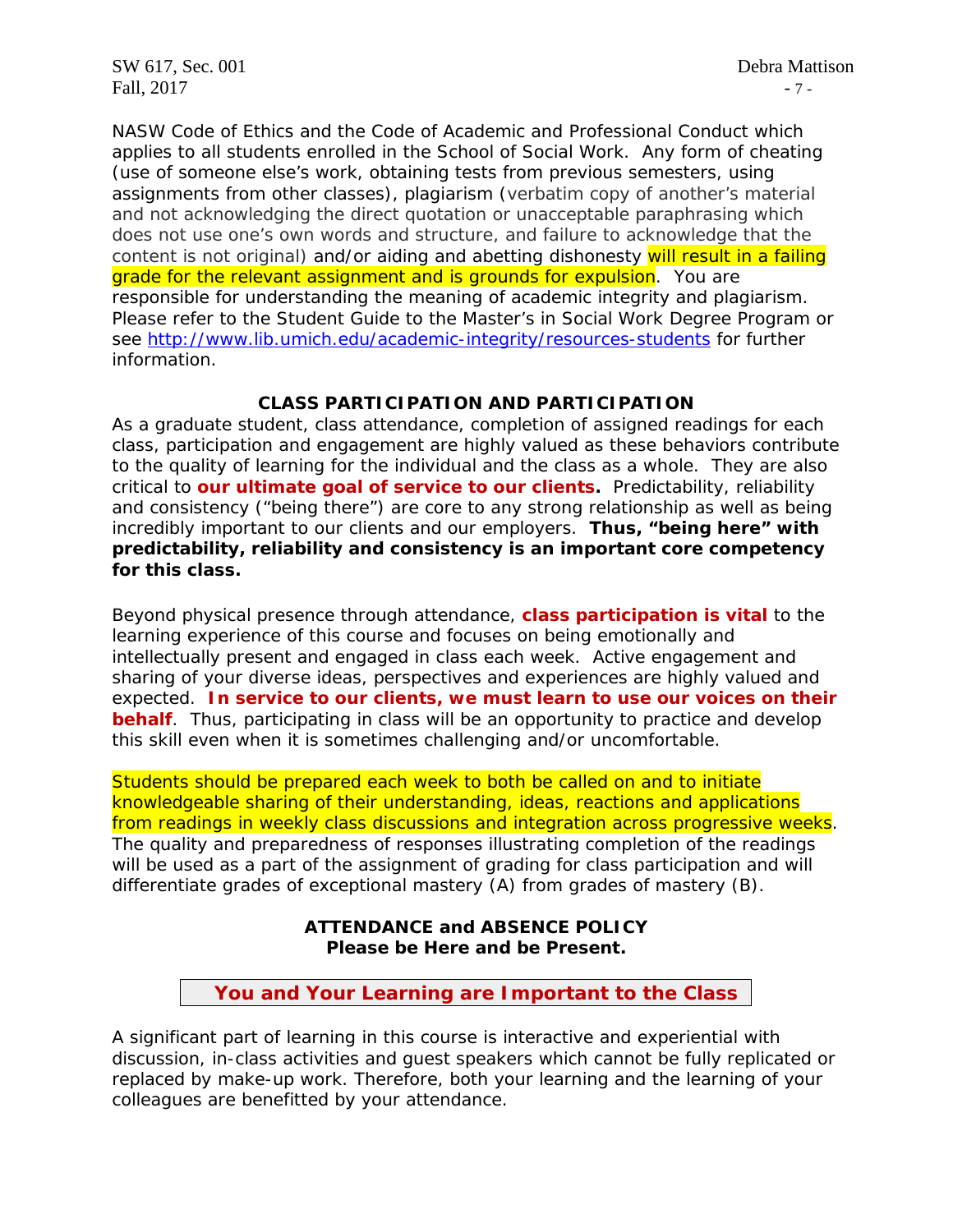SW 617, Sec. 001 Debra Mattison Fall,  $2017$  - 8 -

The School of Social Work Class Attendance Policy states: "It is expected that students attend classes and instructors are encouraged to monitor attendance." Attendance, participation and engagement are expectations and requirements (See Student Guide). Class grades include evaluation of attendance, participation and engagement. This class focuses on learning and demonstrating competencies in service to our clients. Grades are based on points earned through demonstration of competency and class participation.

#### **Absences are not judged as "excused" or "unexcused." A Make-up option offered for missed classes.**

Life happens and each individual student may have absences from personal choices made regarding prioritization of competing demands as well due to uncontrollable events. Absences impact competence learning. Therefore, an opportunity is given to learn and demonstrate missed competencies when one is absent from class for any reason.

#### **See Competency Demonstration Make-Up Assignments below**.

**More than 3 absences for any reason will result in non-credit, non-passing grade for the course due to the significance of the percentage of the course missed.**

#### **Partial Absences**

Promptness in attendance is also valued as it conveys professionalism, respect and courtesy and creates a safe environment for sharing among one another and our guest speakers. We will begin and resume class promptly after designated break(s).

Partial absences also negatively impact learning and will result in class participation deduction. **A partial absence include any one of the following**: Lack of engaged presence due to use of electronic devices for non-class related activities during class, late arrival after class start time, late return from break after class has resumed and/or early departure before class ends.

#### **COMPETENCY DEMONSTRATION MAKE-UP ASSIGNMENTS**

- Students are asked to notify me of any **planned** absence with as much advanced notice as possible and provide notice of an **unanticipated absence** as soon as they are reasonably able to make contact.
- Completion of Make-up Competency Assignments **are to be self-initiated by the student who choose to do make-up work after any absence and are to be submitted no later than the second class period following the absence** unless otherwise agreed upon in advance. Make-up assignments will be graded as Pass-Marginal-Fail.
- **Since course grades are based on demonstration of competency, students who choose NOT to submit Make-Up Competency assignments for any absence within the required timeframe will receive a 3 point competency deduction per each class missed.**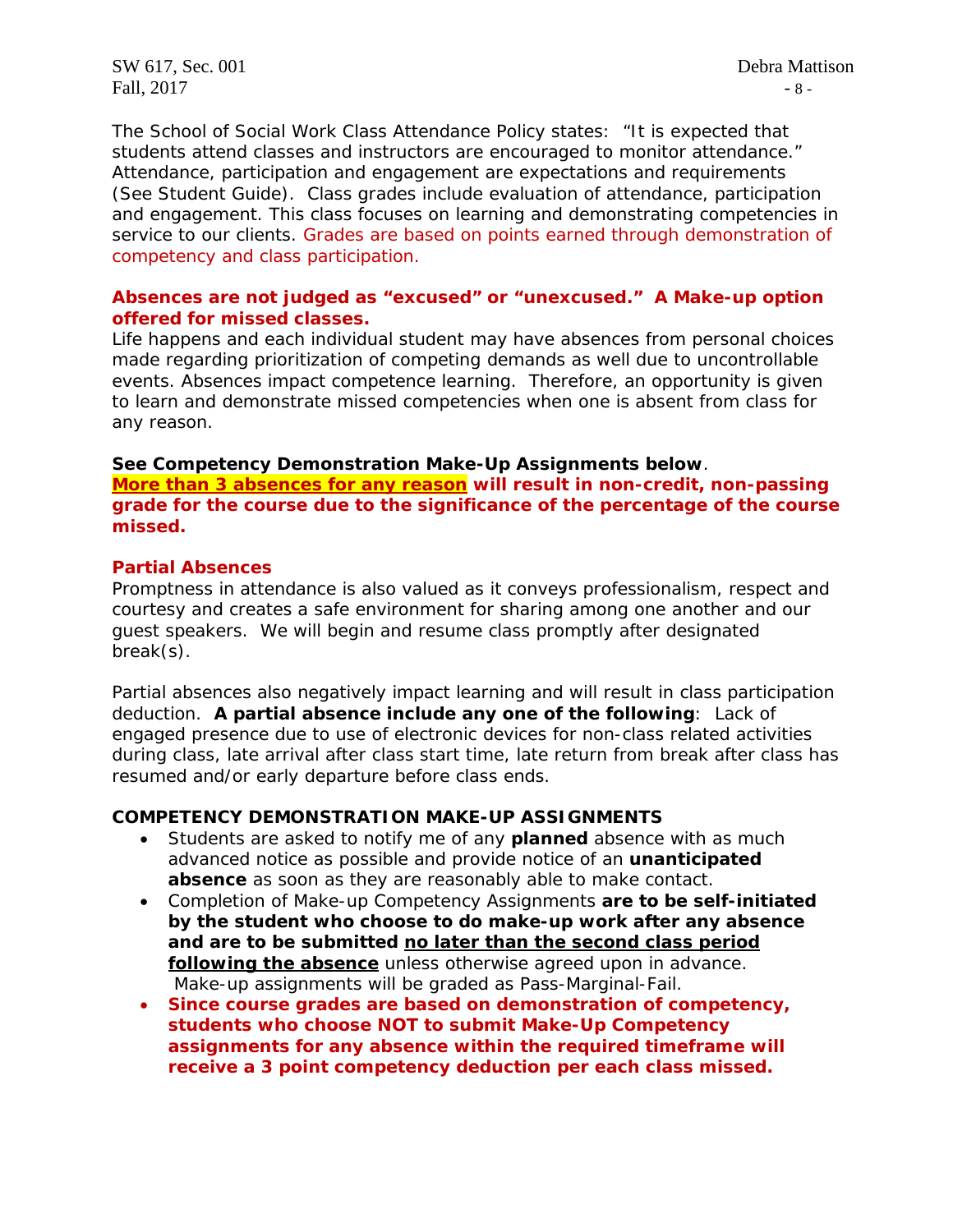# **Standard Make-up Competency Assignment for All Absences**

- 1. Complete and provide statement that all required readings for missed class were read.
- 2. Obtain any handouts distributed in class, class notes, announcements and any other information covered in the missed class.
- 3. Review class Powerpoint posted on Canvas including watching any embedded video(s).
- 4. Complete a 3 page double spaced typed paper addressing:
	- In-Class Discussion Question of the day listed on Syllabus
	- Integrative summary of your take-away understanding and learning/competency **application** from the assigned readings and the powerpoint and relevant handouts.

No APA referencing is needed for this make-up assignment.

# **REQUIRED READING**

Readings are considered a foundation of the course and you will be expected to know the content of the readings and to incorporate this knowledge into your assignments.

It is expected that assigned readings posted for each week will be completed prior to each class to enhance discussion and interaction. **Grades of A will require completion of assigned readings.** 

The amount of assigned text reading will varying from week to week, but overall, assigned readings per week over the semester are consistent with graduate level workload expectations.

## **Note Taking and Powerpoint Presentations**

I share the following evidence-based abstract with you for your consideration regarding note taking. Given this research, I will not be posting powerpoints on Canvas prior to class. I will provide a note-taking outlines to assist with lecture notes.

*"Taking notes on laptops rather than in longhand is increasingly common. Many researchers have suggested that laptop note taking is less effective than longhand note taking for learning. Prior studies have primarily focused on students' capacity for multitasking and distraction when using laptops. The present research suggests that even when laptops are used solely to take notes, they may still be impairing learning because their use results in shallower processing. In three studies, we found that students who took notes on laptops performed worse on conceptual questions than students who took notes longhand. We show that whereas taking more notes can be beneficial, laptop note takers' tendency to transcribe lectures verbatim rather than processing information and reframing it in their own words is detrimental to learning."* Mueller, P. (2014). The pen is mightier than the keyboard: Advantages of longhand over laptop note taking. *Psychological Science*: doi:10.1177/0956797614524581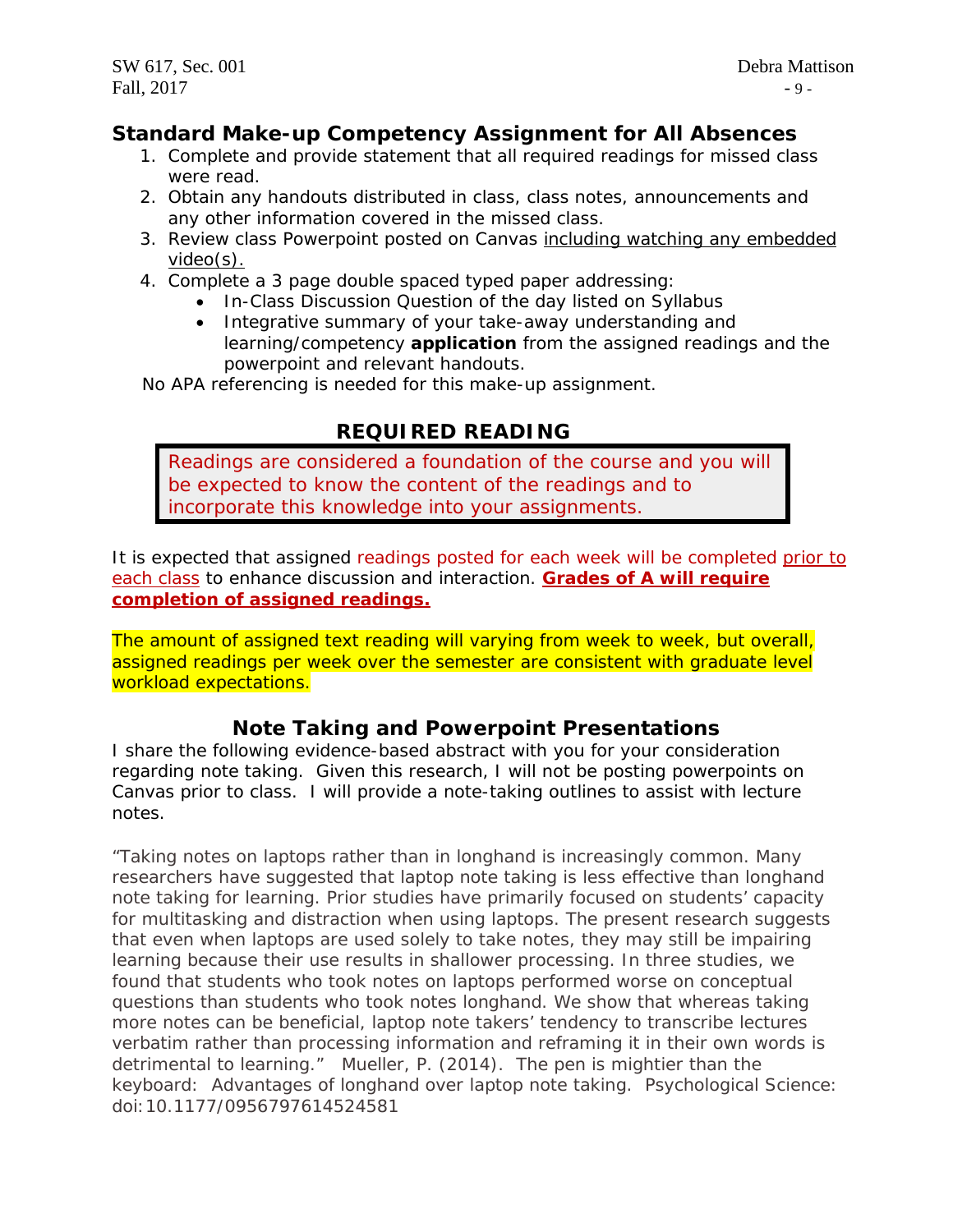## **USE OF PHONES, COMPUTERS AND ELECTRONIC DEVICES**

Our colleagues and guest speakers who are sharing ideas, feelings, and experiences have a right to anticipate and receive our presence and demonstration of professional use-of-self.

**Being** *present* **is more than just "showing up." It involves** *presence.* **Presence is perhaps one of the most important interventions we offer to our clients and thus we will practice the art of presence throughout this semester in this class.**

Research regarding portable technology (laptop computers, phones, PDAs, etc.) confirms that these devices can be a supportive classroom tool when used with a clear goal (i.e. note taking, interactive exercises) while also having negative consequences such as time spent on non-course tasks (i.e. emails, texting) and disruption to others *(CRLT Occasional Papers, No. 30 Use of Laptops in the Classroom: Research and Best Practices*).

To foster an environment of safety, openness and presence, the focus of class time will center on understanding and discussion of the content presented, asking questions, sharing integrative ideas, giving examples, writing notes, practicing active listening and presence, or otherwise deepening yours and other's knowledge of the material in some way.

- Using electronic devices to assist in note taking and specifically directed class activities is encouraged for those who find this beneficial.
- **If you feel you must monitor email and text messages, you are respectfully asked to do so during breaks and/or to leave the classroom to do so.**



• *Presence is a professional use-of-self skill*. Use of non-class related computer/phone/electronic devices/reading materials **will be considered as the equivalent of being absent from class** and will impact attendance and class participation grades with an automatic associated deductions.

# *INFORMATION, POLICIES and RESOURCES*

## **ACCOMODATIONS FOR STUDENTS WITH DISABILITIES**

If you are in need of an accommodation for a disability, please notify me during **the first week of class** and provide the appropriate accommodation recommendation documents so we can make every effort to meet your needs in a timely and effective way. Students with disabilities may contact Services for Students with Disabilities at 734-763-3000 or in Room G664 Haven Hall to coordinate accommodations. To the extent permitted by law, information will be treated as private and confidential.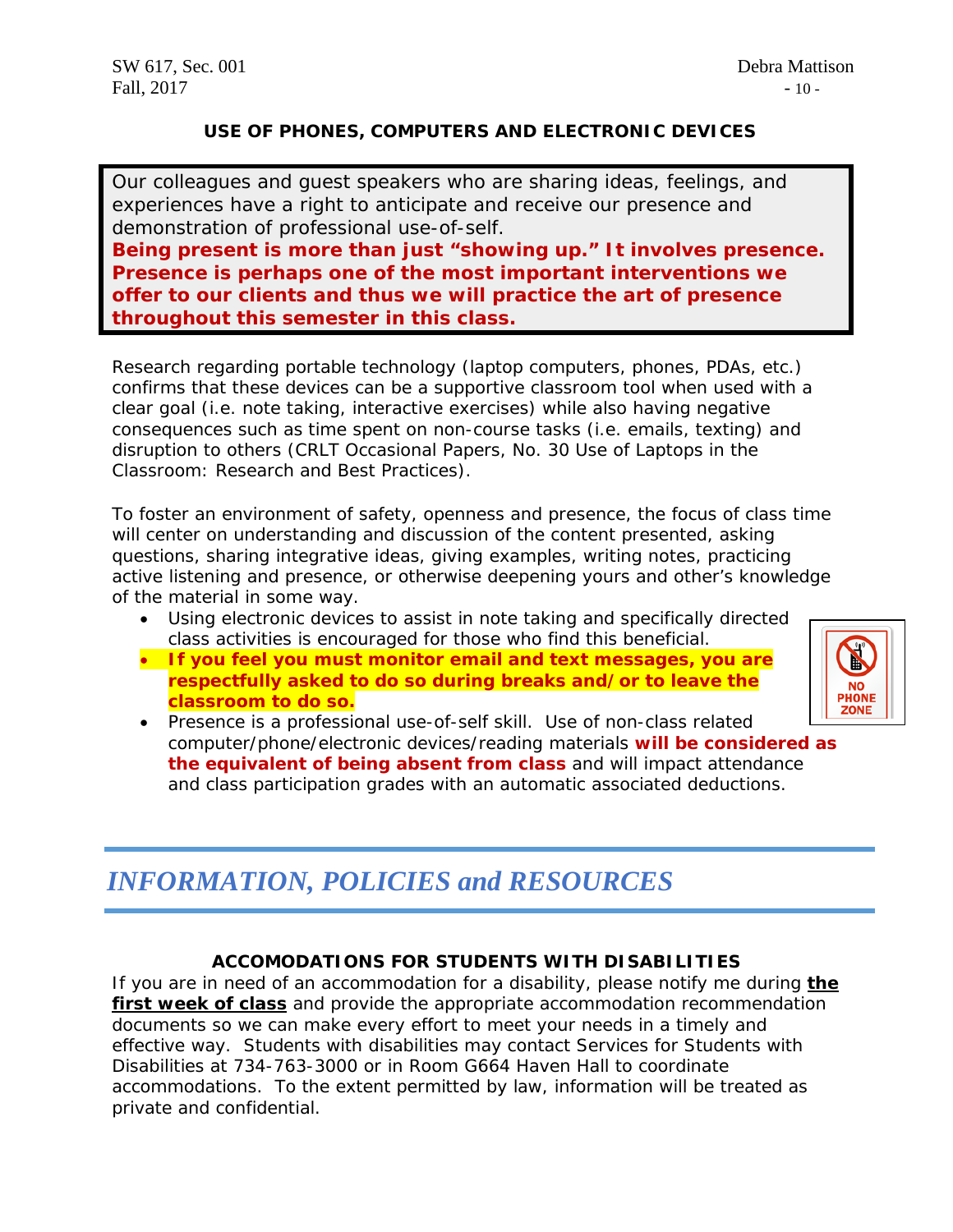SW 617, Sec. 001 Debra Mattison Fall,  $2017$  - 11 -

## **STUDENT MENTAL HEALTH AND WELLBEING**

The University of Michigan and the School of Social Work is committed to supporting the mental health and wellbeing of its students. If you or someone you know is feeling overwhelmed, depressed and/or in need of support, there are services available. For assistance, students may contact **Megan Shaughnessy-Mogill, LLMSW Embedded Counselor, School of Social Work 4th Floor, RM 4687; [\(734\) 763-7894](tel:(734)%20763-7894)**;**[mshaughm@umich.edu](mailto:mshaughm@umich.edu)**; contact Counseling and Psychological Services (CAPS) at 734-764-8312 or [https://caps.umich.edu;](https://caps.umich.edu/) University Health Services at 734-764-8320 or

https: www.uhs.edu/mentalhealthsvsc. When CAPS is closed, students can call [734-](tel:(734)%20764-8312) 764- [8312](tel:(734)%20764-8312) and press 0 to be connected with an after-hours counselor..

For alcohol and drug concerns and/or assistance regarding sexual assault contact https://www.uhs.umich.edu/aodresources#sexualassault.

For a listing of other mental health resources available on and off campus, see [http://www.umich.edu/~mhealth/students.htm](http://www.umich.edu/%7Emhealth/students.htm) or<http://www.umcpd.org/>

### **SAFETY AND EMERGENCY PREPAREDNESS**

In the event of an emergency, dial 9-1-1 from any cell phone or campus phone. All University of Michigan students, faculty and staff are required to familiarize themselves with emergency procedures and protocols for both inside and outside of the classroom.

Be Prepared. Familiarize yourself with the emergency card posted next to the phone in every classroom/meeting room. Review the information on the emergency evacuation sign (located nearest the door) and locate at least (2) emergency exits nearest the classroom.

In the event of possible building closure (i.e. severe weather conditions, public health notices, etc.) you may contact (734)764-SSWB (7793) for up-to-date School closure information.

If you are concerned about your ability to exit the building in the case of an emergency, contact the Office of Student Services School of Social Work (Room 1748; phone: [734-936-0961\)](tel:734-936-0961) and/or email [ssw-ADAcompliance@umich.edu](mailto:ssw-ADAcompliance@umich.edu)

For more information view the annual Campus Safety Statement at [http://www.dpss.umich.edu/.](http://www.dpss.umich.edu/)

Register for UM Emergency Alerts at [http://www.dpss.umich.edu/emergency](http://www.dpss.umich.edu/emergency-management/alert/)[management/alert/.](http://www.dpss.umich.edu/emergency-management/alert/)

#### **Dependent Care Resources**

For students with child or parenting/elder care responsibilities, feel free to consult the Students with Children website [\(http://www.studentswithchildren.umich.edu\)](http://www.studentswithchildren.umich.edu/). This site is dedicated to the needs of students at UM who juggle parenting/elder care, study and work. Resources include childcare, financial assistance, social support, housing, and health care information. The website was created by the former Committee on Student Parent Issues (COSPI). For additional information on work/life support please also visit the Work/Life Resource Center site: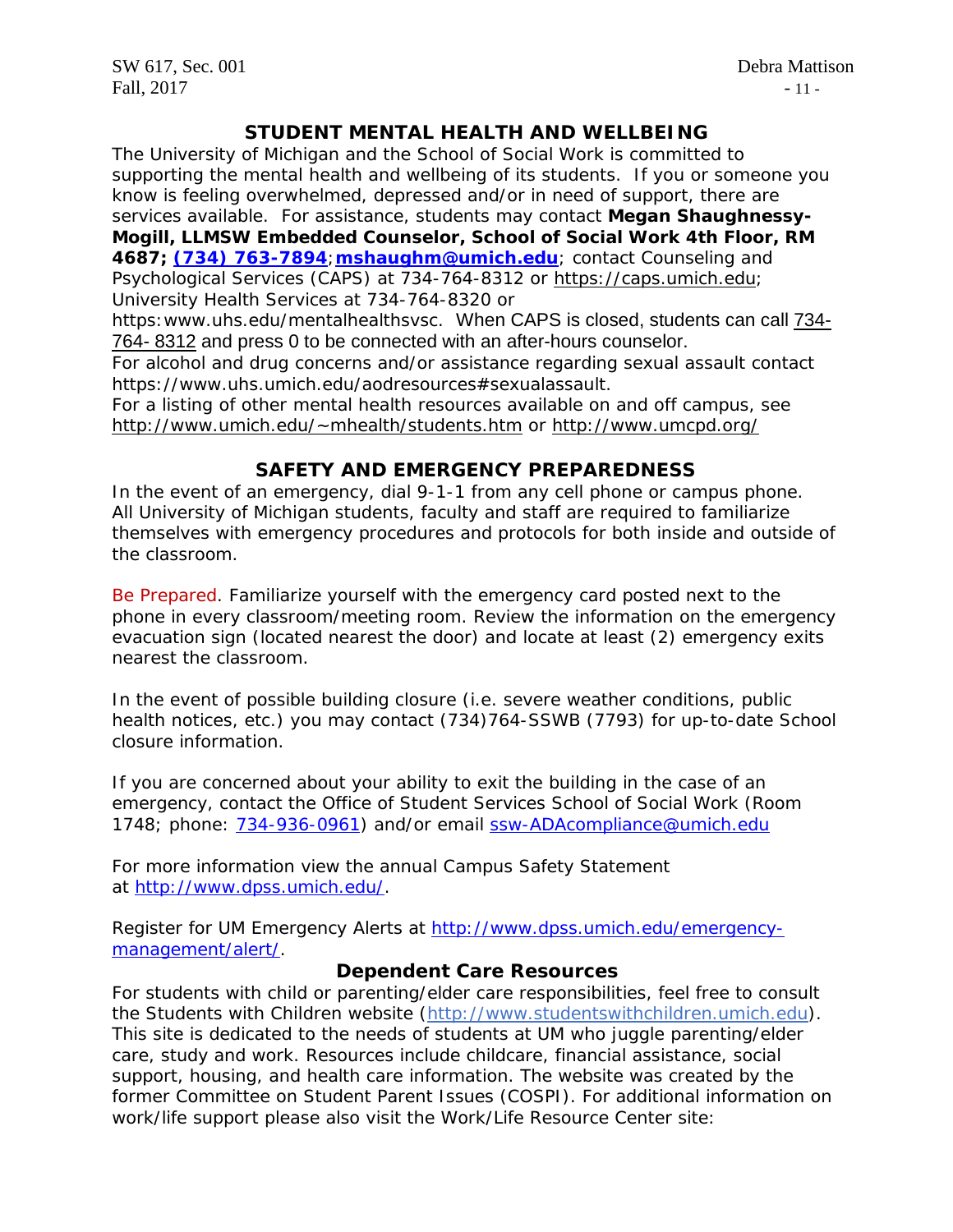SW 617, Sec. 001 Debra Mattison Fall,  $2017$  - 12 -

<http://hr.umich.edu/worklife/> and the UM Child Care gateway <https://hr.umich.edu/benefits-wellness/family/childrens-centers>

## **RELIGIOUS OBSERVATIONS AND MILITARY SERVICE**

Students who will be absent during the semester due to religious observance and/or military services should notify me **during the first week of class** to facilitate appropriate accommodations and arrangements to obtain class materials and coordinate Competency Make-up assignments.

# **DISTRIBUTION OF PAPERS TO STUDENTS**

The federal informational privacy act prohibits anyone other than the student access to that student's papers. Papers should be returned by the instructor directly to or mailed to the student. During the semester, papers will be returned directly to students. Papers submitted at the end of the term may be returned by mail to the student, if the student supplies a self-addressed, self-stamped envelope to the instructor no later than the last day of class for return by U.S. Mail. Uncollected papers will be destroyed at the end of the semester/grading period through confidential methods provided by the SSW.

# *COURSE ASSIGNMENTS*

Assignments are designed to use a variety of evaluation methods including written papers, classroom activities and discussions and in-class quizzes to allow opportunities to address strengths and preferences of diverse individual students. The goal of the course assignments is to **promote integration and meaning** of the material and competency in services provided to clients. You are empowered to self-direct your learning and assignments with some opportunities to choose areas of interest.

#### **Students are responsible for reading the syllabus and assignment instructions/grading rubrics and due dates.**

Due to vision accommodation needs of the instructor, paper copies of written assignments are to be submitted at the beginning of the class on the due date with **all pages stapled together including relevant additional materials as assigned**. If you are unable to submit written assignments, please make other arrangements to get a paper copy of your assignment to class or to my office by the assignment due date and time. **Emailed assignments will not be accepted.** 

## **Assignment Descriptions and Rubrics**

Written assignment descriptions and grading rubrics have been provided to clearly explain assignment expectations and point values**.** Please review these prior to completing and submitting your assignments to help you meet assignment criteria. You are encouraged to initiate asking questions regarding assignments and grading prior to submission.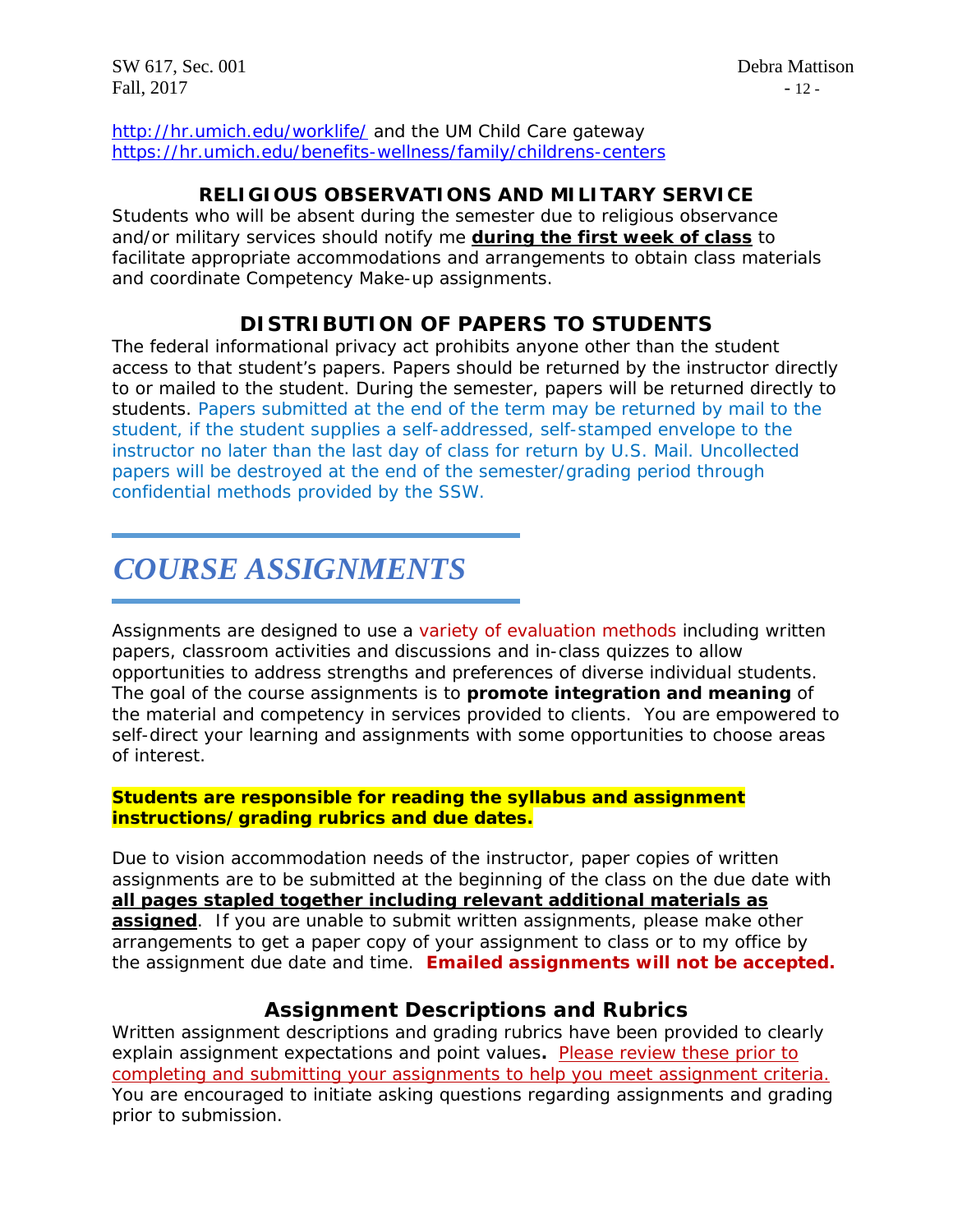# **Writing Skills**

Strong writing and communication skills are essential to effective professional practice. As professionals we will be continually assessed and judged on our ability to express ideas clearly and professionally on behalf of our clients, our organizations, our profession and ourselves. Graduate level writing skills will be expected in this course including appropriate grammar, in-text citations, references, organization of thought, clarity of expression and creativity in your writing. The SSW Career Center offers writing assistance services and study tips for MSW students including proofreading, spelling edits and addressing basic argument flow issues. To make an appointment, contact [ssw-cso@umich.edu](mailto:ssw-cso@umich.edu) or call 734-763-6259. Writing labs are available through the Sweetland Writing Clinic in Angel Hall: http://www.lsa.umich.edu/sweetland/

**APA format** is the definitive source for standardized writing in the behavioral and social sciences and is required for assignments requiring referencing. Please refer to the APA Style manual  $(6<sup>th</sup>$  edition) at MLibrary APA Citation Guide **<http://guides.lib.umich.edu/c.php?g=282964&p=1885441>**

## **Key components of APA format to be used in written papers include:**

Title page with running head

Double spaced 12 font with 1 inch margins

**Number pages** except for title page in upper right corner

Indent 5 spaces for first line of every paragraph

Sources must be cited in the text of the paper (i.e. DeSpelder & Strickland (2015) state…)

Reference page with all sources at the conclusion of the paper

All direct quotes must be referenced with source and page number

Referencing internet sources: <http://www.apastyle.org/elecref.html>

# **Late Completion of Assignments**

Meeting deadlines, planning ahead and timeliness in completing tasks are all important parts of our professional lives. Fairness goals guide consistent application of expectations for all students. Therefore, late assignments will not be accepted without deduction unless the circumstances are both rare and compelling. Commonly occurring life experiences (i.e. multiple demands/busy schedule, traveling, computer problems) are NOT considered grounds for exceptions for late assignments without deductions.

# **Two Required Course Texts**

## **DeSpelder, L. & Strickland, A. (2015).** *The last dance: Encountering death and dying* **(10th Ed.). New York: McGraw Hill.**

*This text provides a broad overview and many additional reading references. It is important to have this revised edition which includes relevant updated material and references.* If you choose to use a different edition, please be aware that assigned page numbers will vary and you are responsible for making these adjustments by investigating updates and assigned page differences between editions.

## **Worden, J. W. (2009).** *Grief counseling and grief therapy: A handbook for the mental health practitioner* **(4th edition). New York: Springer Publishing**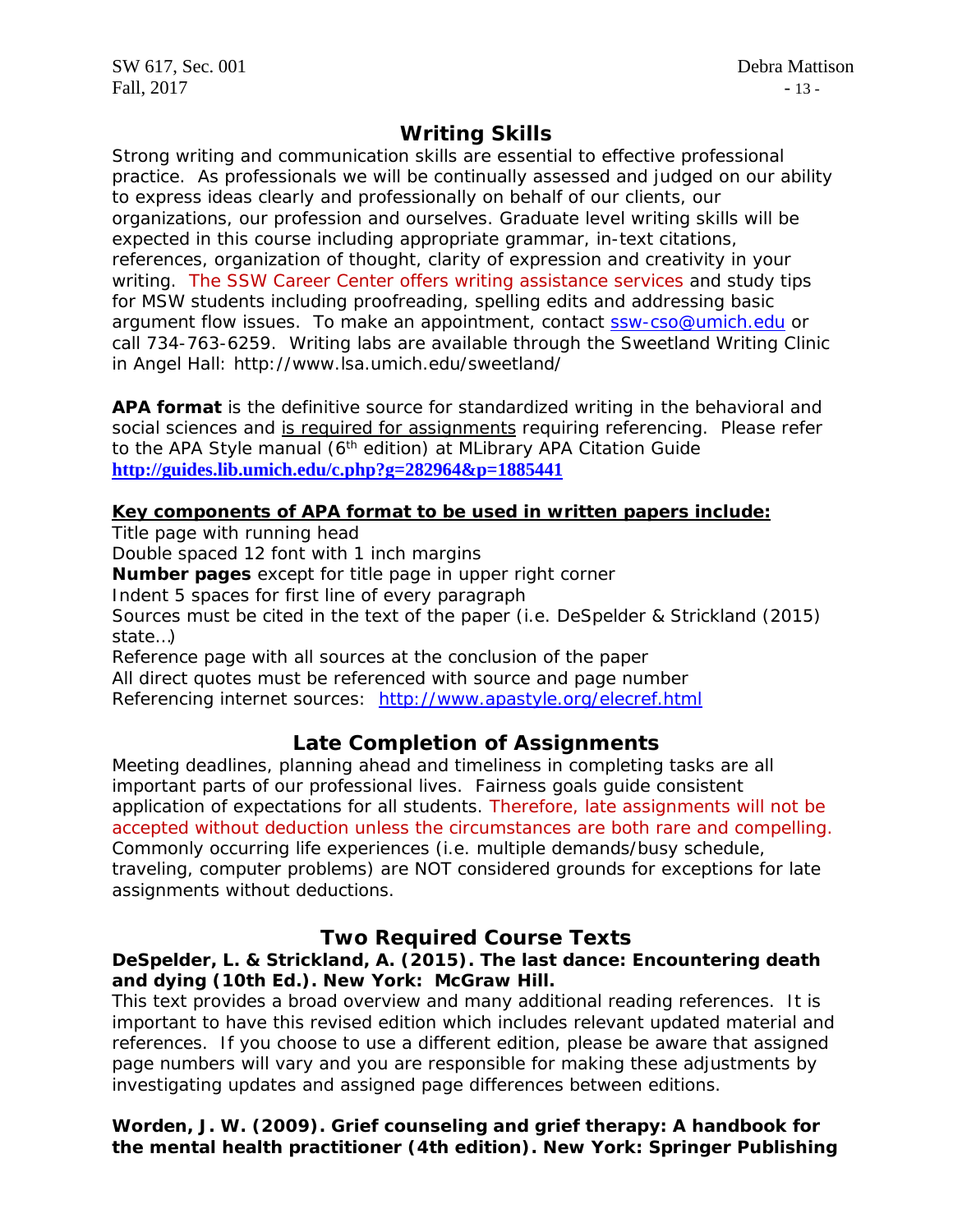**Company.** *This text serves as a clinical practice oriented text.* Check interlibrary loans for availability at: [http://proxy.lib.umich.edu/login?url=http://site.ebrary.com/lib/umich/docDetail.act](http://proxy.lib.umich.edu/login?url=http://site.ebrary.com/lib/umich/docDetail.action?docID=10265308) [ion?docID=10265308](http://proxy.lib.umich.edu/login?url=http://site.ebrary.com/lib/umich/docDetail.action?docID=10265308)

### **The required text have been placed on reserve in the UM Shapiro Undergraduate Library.**

# **Course Readings**

The amount of required text reading has been designed to provide you with a basic foundation while giving you freedom to individualize supplemental readings. You are expected and encouraged to do literature searches and additional reading to meet some assignments and to pursue areas of interest.

**Additional relevant handouts** will also be distributed in class for reading. Additional reference materials specific to class topics will be discussed throughout the term.

Please refer to provided web resource list and the grief and loss resource catalogs provided for additional reference materials.

Changes may be made in the syllabus as appropriate at any time at the instructor's discretion.

## **GRADING**

*Academic standards matter to our clients and the responsibilities with which we are entrusted in our work with and on behalf of them.*

**Grades are the outcome of student efforts and demonstration of competency.** *They are "earned" not "given."* While this course has been designed to provide information and learning experiences, what you ultimately gain will largely depend on your use-of-self, your engagement in the class and your commitment to take responsibility for your individual learning.

#### **All assignments will be graded with these criteria:**

- Address **specific assignment criteria** defined in instructions and rubric
- **Professional and academically sound writing skills** (clarity of thought, organization and flow, APA referencing as appropriate)
- Ability to **think critically and integrate concepts/content across the term**
- Demonstrate **professional use-of-self and social work values** and ethics (PODS, strengths-based perspective)
- **Integration and demonstration of completion and understanding assigned readings** and additional literature when appropriate
- **On time completion** by assigned due date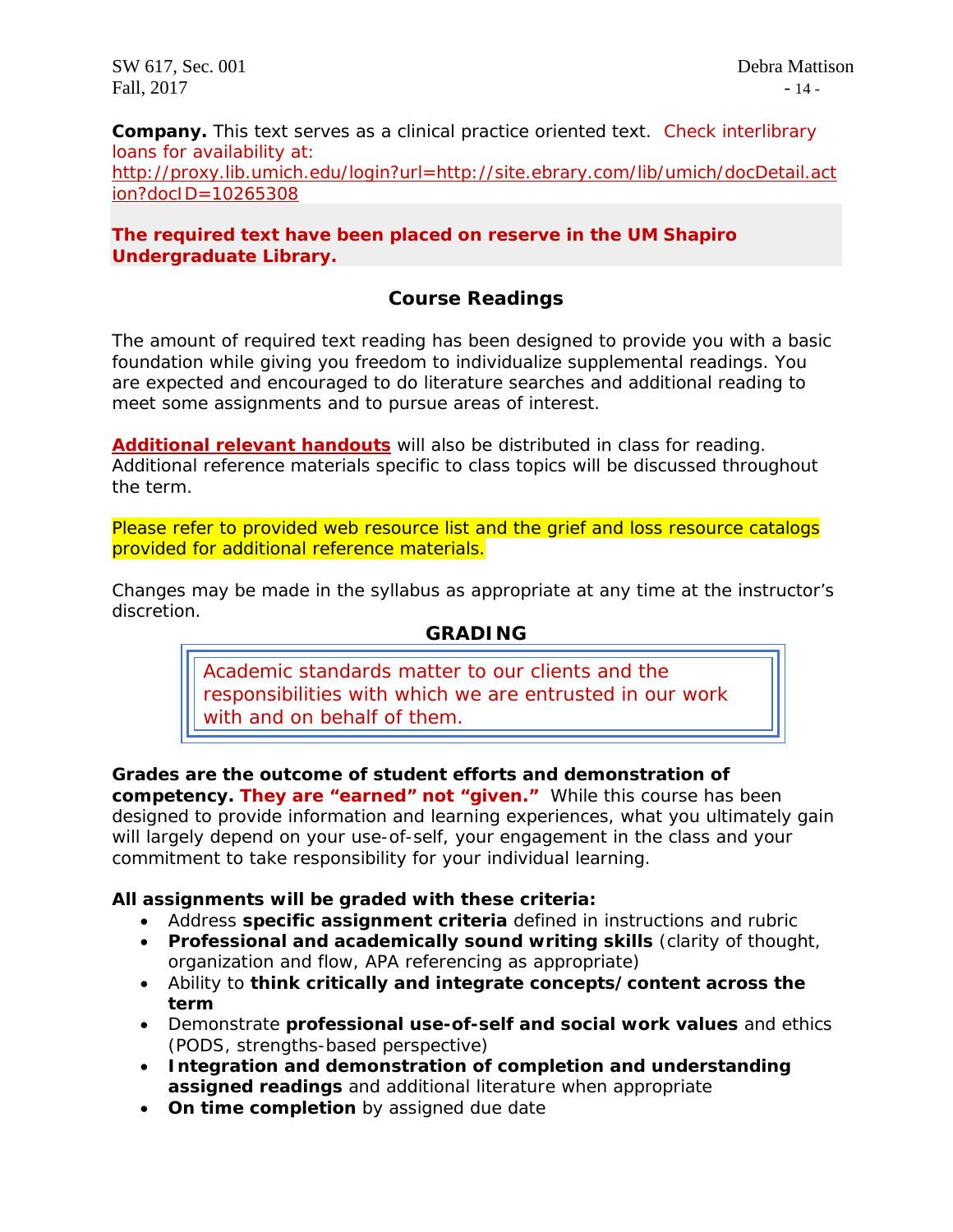Graduate school standards anticipate that **for every credit hour spent in the classroom, students will spend 2-3 hours outside of the classroom** to complete readings and assignments at a level of mastery. Time constraints are validated as a part of life. We will seek to acknowledge that not every assignment may be completed at the mastery level depending on one's individual situation, goals and/or choices and A grades are not always possible AND meaningful learning can still occur.

Final Grades will be based on individual personal performance and demonstration of course competencies and expectations including the **quality of the work, demonstration of reading and ability to apply concepts and professional use-of-self and class participation as defined in course documents using a 100 point system.** 

The total accumulation of points earned reflect competencies demonstrated in the context of one's normal life challenges regarding time, obligations, multiple demands and the choices each student makes. When considering an individual assignment grade (i.e. 9 out of 10 points earned), think of the score as points earned rather than a percentage. For example, a 9 out of 10 on an individual assignment is not a 90% overall course grade.

Final letter grades are defined by the School of Social Work as follows:

| A grades                                                            | Earned for exceptional individual performance and superior                      |  |  |  |  |
|---------------------------------------------------------------------|---------------------------------------------------------------------------------|--|--|--|--|
|                                                                     | <b>mastery</b> of the material. The use of $A_{+}$ (100), A (95-99), and A-(90- |  |  |  |  |
|                                                                     | 94) should distinguish the degree of superiority.                               |  |  |  |  |
| <b>B</b> grades                                                     | Earned for students who demonstrate mastery of the material.                    |  |  |  |  |
|                                                                     | B+ (87-89) indicates performance just above the mastery level but not           |  |  |  |  |
|                                                                     | in an exceptional manner. B (84-86) indicates mastery and B- (80-83)            |  |  |  |  |
|                                                                     | indicate just below the mastery level.                                          |  |  |  |  |
| C grades                                                            | Mastery of the material is limited.                                             |  |  |  |  |
| C- is the lowest grade which carries credit. $C + (77-79)$ , C (74- |                                                                                 |  |  |  |  |
|                                                                     | 76) and C- (70-73).                                                             |  |  |  |  |
| D grades                                                            | Indicate deficiency and carry no credit. (Below 70)                             |  |  |  |  |
| E grades                                                            | Indicate failure and carry no credit.                                           |  |  |  |  |
| I grades                                                            | Incomplete grades can be given in rare situations in which significant          |  |  |  |  |
|                                                                     | unforeseen, extraordinary and compelling reasons prevent completion             |  |  |  |  |
|                                                                     | of work AND there is a definite plan and date for completion pre-               |  |  |  |  |
|                                                                     | approved by the instructor.                                                     |  |  |  |  |
|                                                                     | • If more than one-third of the required course assignments are                 |  |  |  |  |
|                                                                     | incomplete and/or 4 or more classes are missed, an incomplete grade             |  |  |  |  |
|                                                                     | will not be given & credit for the course is NOT possible.                      |  |  |  |  |
|                                                                     | • In fairness to all students, incomplete grades will not be given based        |  |  |  |  |
|                                                                     | on requests for time extensions to complete assignments without a               |  |  |  |  |
|                                                                     | compelling reason and sufficient justification provided beyond common           |  |  |  |  |

life experiences of having limited time or multiple class deadlines. • **Students are responsible for initiating advanced contact with the instructor to request an incomplete grade and to establish a**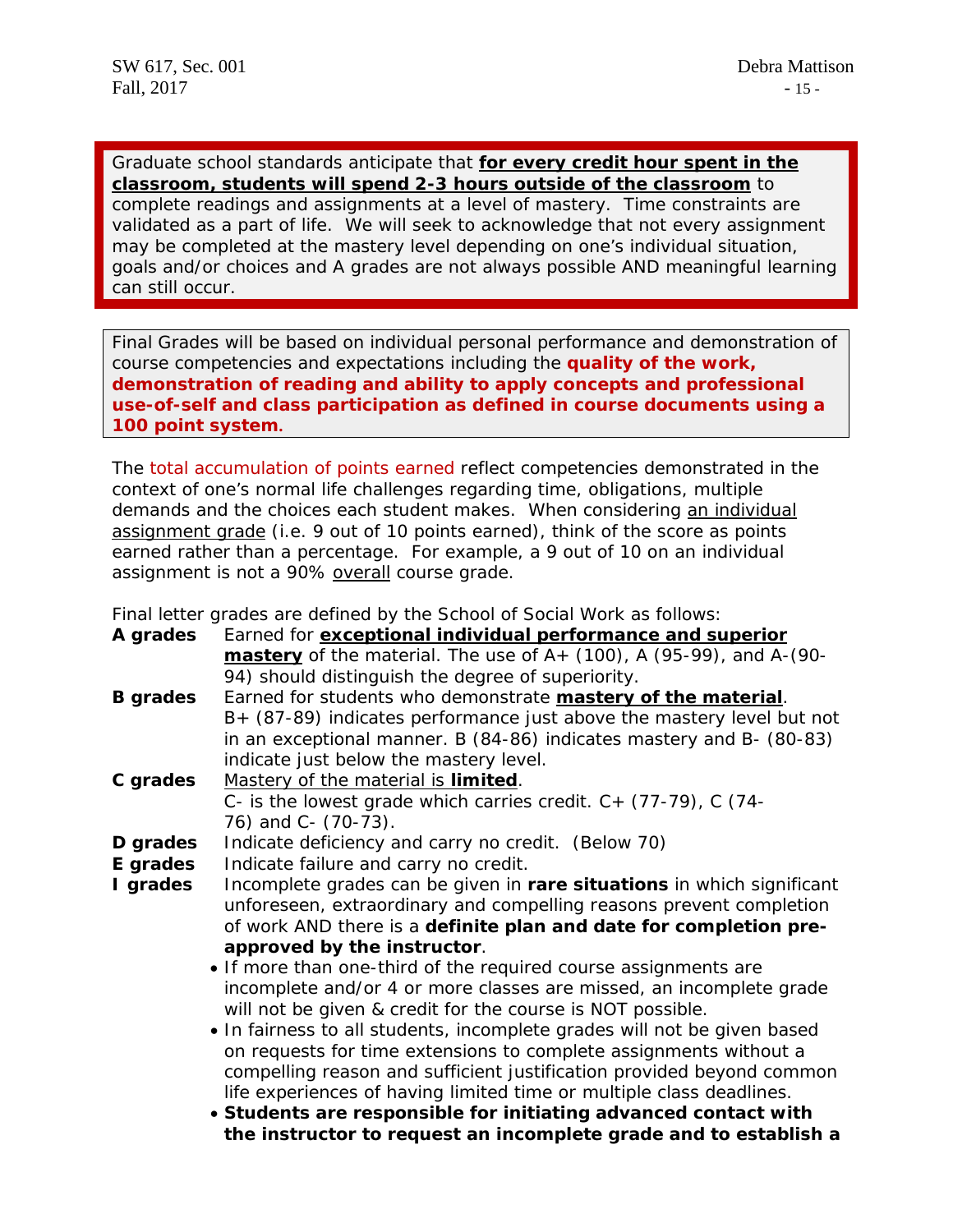**specific plan for completion.** If no contact has been initiated by the student with the instructor regarding incomplete work and/or no specific plan has been established to complete work by the last day of class, a grade will be given based on the completed work submitted thus far. This may potentially result in a grade which carries no credit.

**There will be some opportunity to earn extra points on quizzes which also provides some margin to address concerns about earned grades. I am open to discussing the possible option to accept a revision of a regular written assignment that was turned in on time when a student initiates this request and provides rationale for request.**

## **WRITTEN ASSIGNMENTS**

**1. Written application & discussion assignments: Oct. 3, Nov. 14, Dec. 5 and Dec. 12: 4 journals /8 points each/32 points total** (2 points late deduction)

**RTAN Assignments: Read/Think/Analyze/Notice**

These written assignments are designed to help integrate course readings and class discussions. Students should be prepared to be called on to share ideas and reactions from RTANS in weekly class discussions.

**Please see separate Canvas documents for specific RTAN assignment topics and questions.** 

- **2. Insight Interview 16 points** (4 points late deduction) **Due Oct. 31** This assignment gives you the opportunity to interview someone about a loss in his/her life while applying and integrating your understanding of course concepts along with your personal insights and awareness into a **5-6 page paper**. **Specifics of this assignment are detailed in a separate Canvas document.**
- **3. Diversity Loss Awareness Project 22 points total Due Nov. 21** This is an opportunity to select an interdisciplinary group topic regarding grief and loss in an area of interest for class presentation. Please see specific of this assignment in Canvas document.
- **4. Two In-Class Competency Quizzes Total of 20 points Sept. 19; Oct. 10** This is your opportunity to demonstrate reading and understanding of course concepts and your ability to apply them. The quizzes will cover concepts from the readings and class discussions and will be cumulative. They will focus on designated core course competencies. **Please see separate Quiz Core Competency document for details and dates of the quizzes.**
- **5. Class Participation, Attendance, Engagement & Professional Use Self 10 points**

Class attendance, participation and professional use of self are core behaviors that are highly valued in this class and are a part of the learning experience which has relevant application to future professional practice. As social workers and other helping professionals, it is important to be able **to speak out to**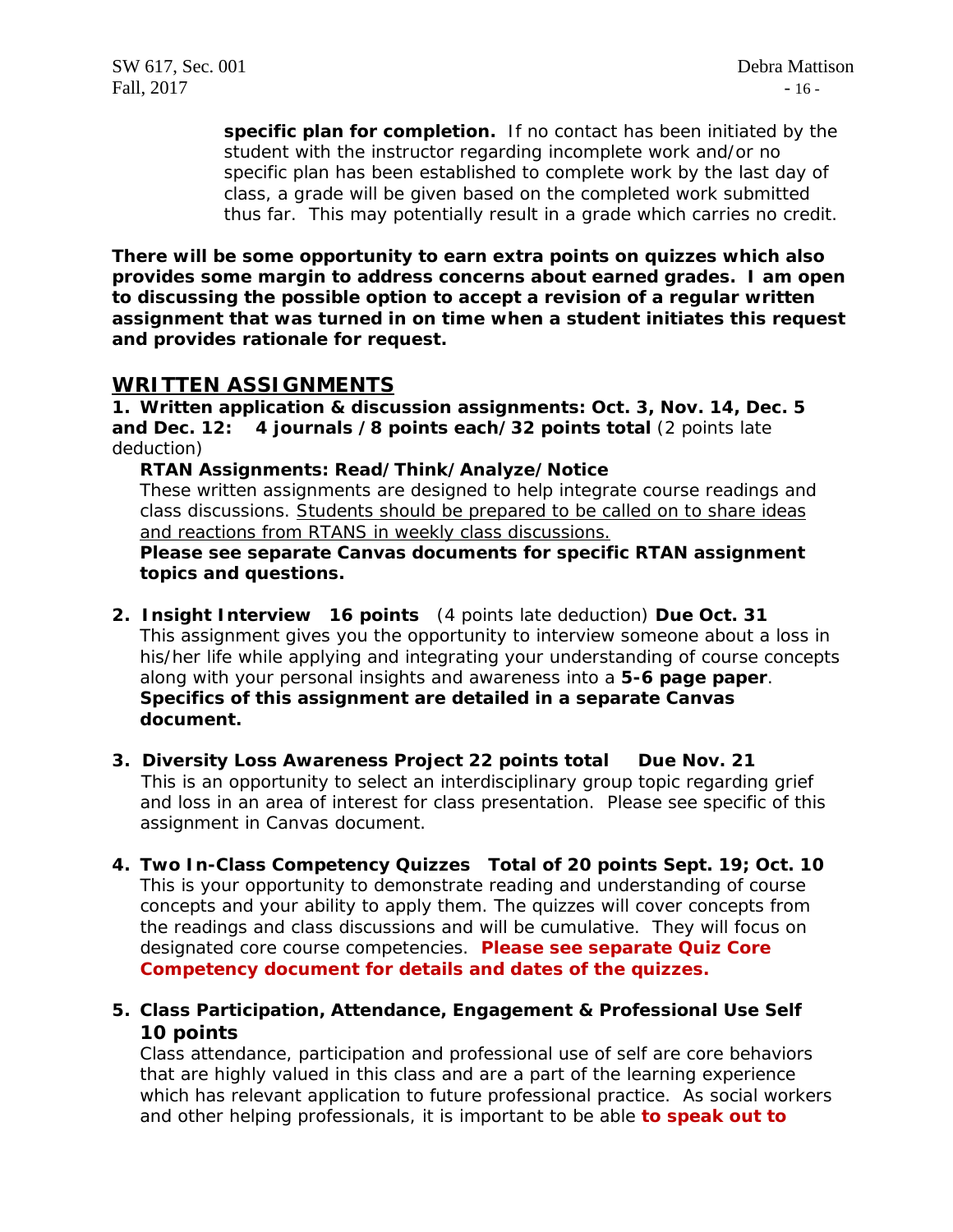### **advocate for clients and to learn on their behalf. A silent worker can have limited impact.**

Class participation involves sharing and discussing class concepts and their application to our work. Participation is not simply talking and sharing your opinions. **Each week come prepared to discuss what you have read, concepts from the class that apply to your field placement, what is happening in the news and current events/TV that applies to death, loss**  and grief, etc. The quality of participation is important and effectively comes from reading the assigned texts, analyzing theories and concepts and then noticing how to apply them to working with clients and organizations. **Expectations are further defined in a separate Canvas document called Profession Use-of-Self and a Class Participation Self-Evaluation Rubric document.**

> *Learning is in service to our clients.*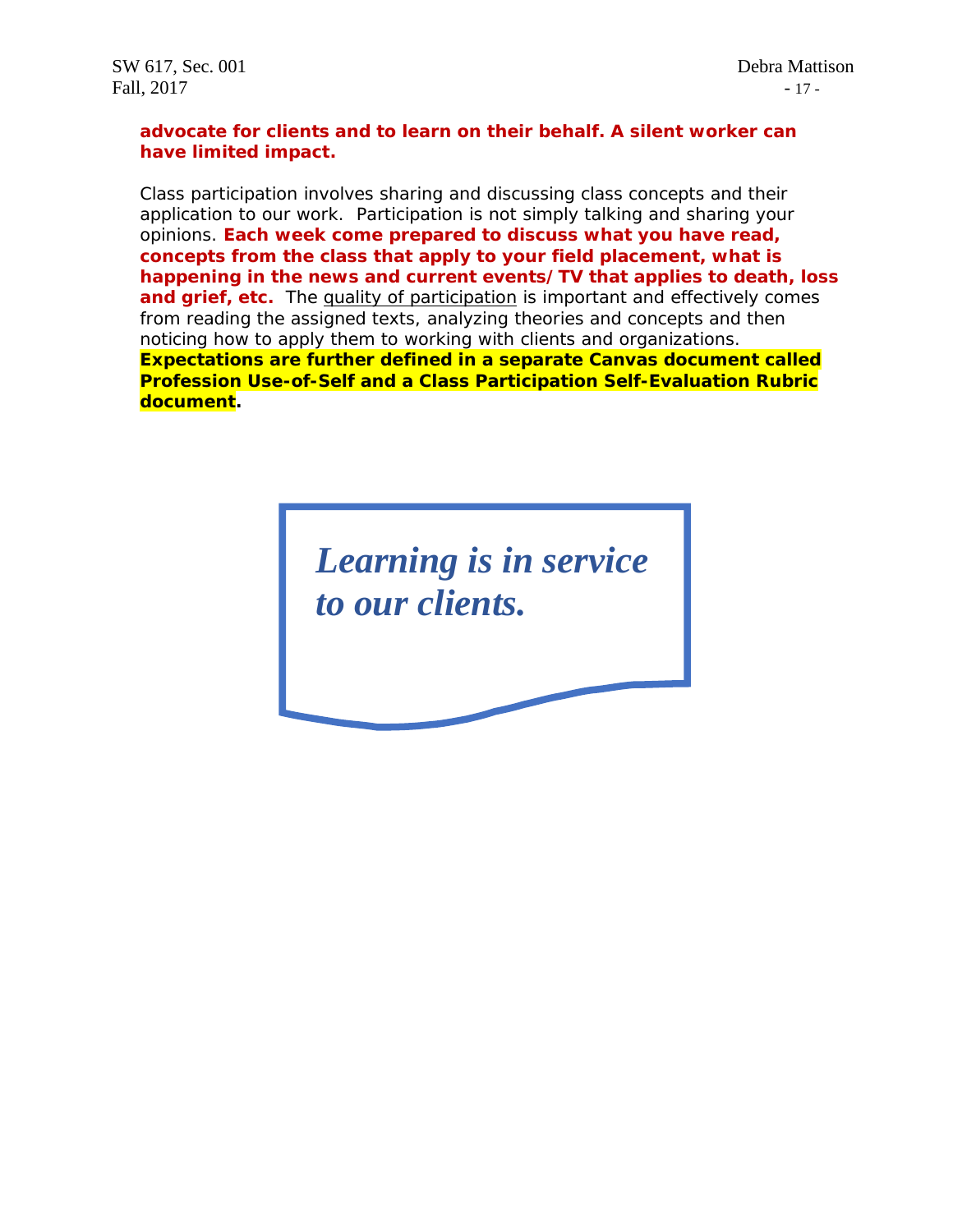# **Assignment Schedule Overview**

**Class material can often be emotionally dense and incremental learning can be helpful to allow time to process smaller sections of our learning goals.** Class assignments are intentionally designed to be incremental, building and demonstrating core competencies over time with a variety of **SMALLER** assignments rather than focusing on only a few larger assignments. So, please consider not simply the number/frequency of assignments in evaluating workload, but also the total deliverables. **Assignments total 100 points and approximately 16-17 pages of written work and two in-class quizzes.**

| Assignment                      | Due Date        | Point | Page           |
|---------------------------------|-----------------|-------|----------------|
|                                 |                 | Value | Length         |
| <b>Competency Quiz</b>          | <b>Sept. 19</b> | 8     | <b>NA</b>      |
| <b>RTAN1</b>                    | Oct. 3          | 8     | $\mathbf{2}$   |
| <b>Competency Quiz 2</b>        | <b>Oct. 10</b>  | 12    | <b>NA</b>      |
| <b>Insight Interview</b>        | Oct. 31         | 16    | $5 - 6$        |
| <b>RTAN 2</b>                   | <b>Nov. 14</b>  | 8     | $\mathbf{2}$   |
| <b>Diversity Presentation</b>   | <b>Nov. 21</b>  | 22    | <b>NA</b>      |
| <b>RTAN 3</b>                   | Dec. 5          | 8     | $\overline{2}$ |
| RTAN 4 and                      | Dec. 12         | 8     | $\overline{2}$ |
| <b>Class Participation Form</b> | Dec. 12         | 10    | <b>NA</b>      |

**Students are responsible for reading the assignment instructions/grading rubrics and self-monitoring due dates.**

**All assignments will be graded with these criteria:**

- Address **specific assignment criteria** defined in instructions and rubric
- **Professional and academically sound writing skills** (clarity of thought, organization and flow, APA referencing as appropriate
- Ability to **think critically and integrate concepts/content across the term**
- Demonstrate **professional use-of-self and social work values** and ethics (PODS, strengths-based perspective)
- **Integration and demonstration of completion and understanding assigned readings** and additional literature when appropriate
- **On time completion** by assigned due date

Due to vision accommodation needs of the instructor, **paper copies of written assignments are to be submitted** at the beginning of the class on the due date with **all pages stapled together including relevant additional materials as assigned**. If you are unable to submit written assignments, please make other arrangements to get a paper copy of your assignment to class or to my office by the assignment due date and time. **Emailed assignments will not be accepted.**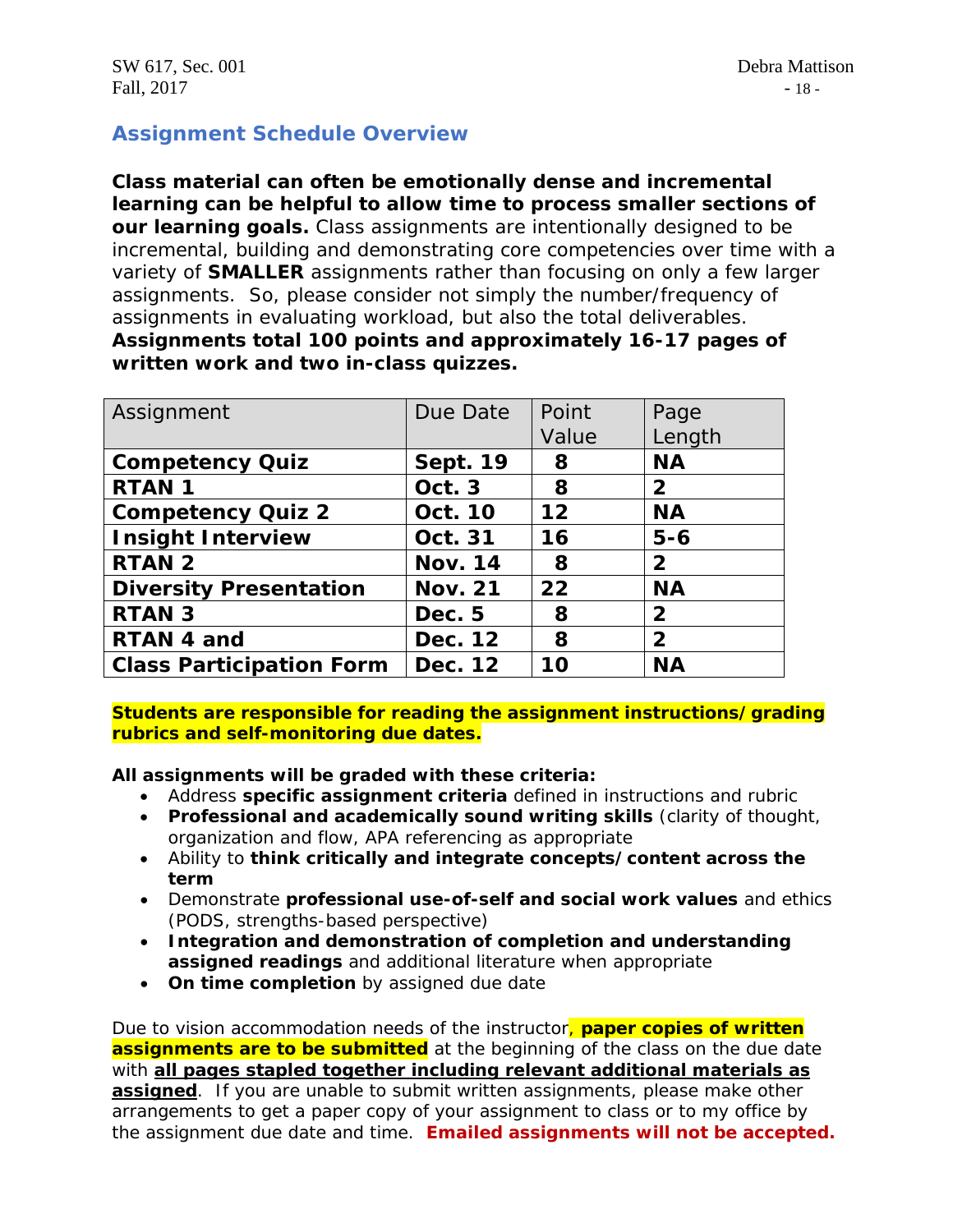#### **Course Schedule and Assigned Readings**

#### **Sept. 5 IN-CLASS DISCUSSION QUESTION(S) PREPARATION**

**#1** Think of your earliest memory of an experience with any type of death. It may have been a pet, a person, a story you heard about death. What messages did you receive about death (both direct and indirect) through this experience? What did you observe about how others handled the death? How did diversity (think broadly about age, gender, religious, socioeconomic, etc.) and cultural issues influence these messages? What did you learn about death and loss from your earlier experience that impacts you now?

#### **Today's Topics**

Our Attitudes toward Death and Dying Historical Perspective and Present Views on Death and Dying Health Care Systems; Palliative Care and Hospice Care

*Required Readings:* Pomeroy, E. C. (2011). On grief and loss. Social Work, 56(2), 101-105 (on Canvas) DeSpelder and Strickland: Chapters 1

#### **Sept. 12 NON-WRITTEN IN-CLASS DISCUSSION QUESTION(S)**

**#2 What is your understanding of the difference between palliative care and hospice care?** Health Care Systems Palliative Care and Hospice Care *Readings:* DeSpelder & Strickland: Chapters 5 and 7 Worden: Chapter 1 (Optional)

#### **Sept. 19 COMPETENCY QUIZ 1 (See Competency Quiz Document)**

#**3 IN-CLASS DISCUSSION QUESTION PREPARATION**

**Which theoretical approach do you find most useful in understanding grieving- stages, phases, tasks, other? Be prepared to provide a rationale for your choice as well as debating the strengths and weaknesses you see in each model?**

#### **Today's Topics** Grief Models and Theories

*Required Readings:*

DeSpelder & Strickland: Chapter 9 (pp. 341-354) Worden: Chapters 2 & 3; Appendix (pp. 283-284) *Optional Readings:* Worden Introduction (pp. 1-11)

- **Sept. 26 IN-CLASS DISCUSSION QUESTION(S) PREPARATION**
- **#4 Be prepared to present an example of complicated grief you have seen or read about (can use your own experience, movies, news stories, clinical case examples, etc.) Apply your knowledge of the specific mediators identified by Worden you see illustrated in your example.**

**Today's Topics**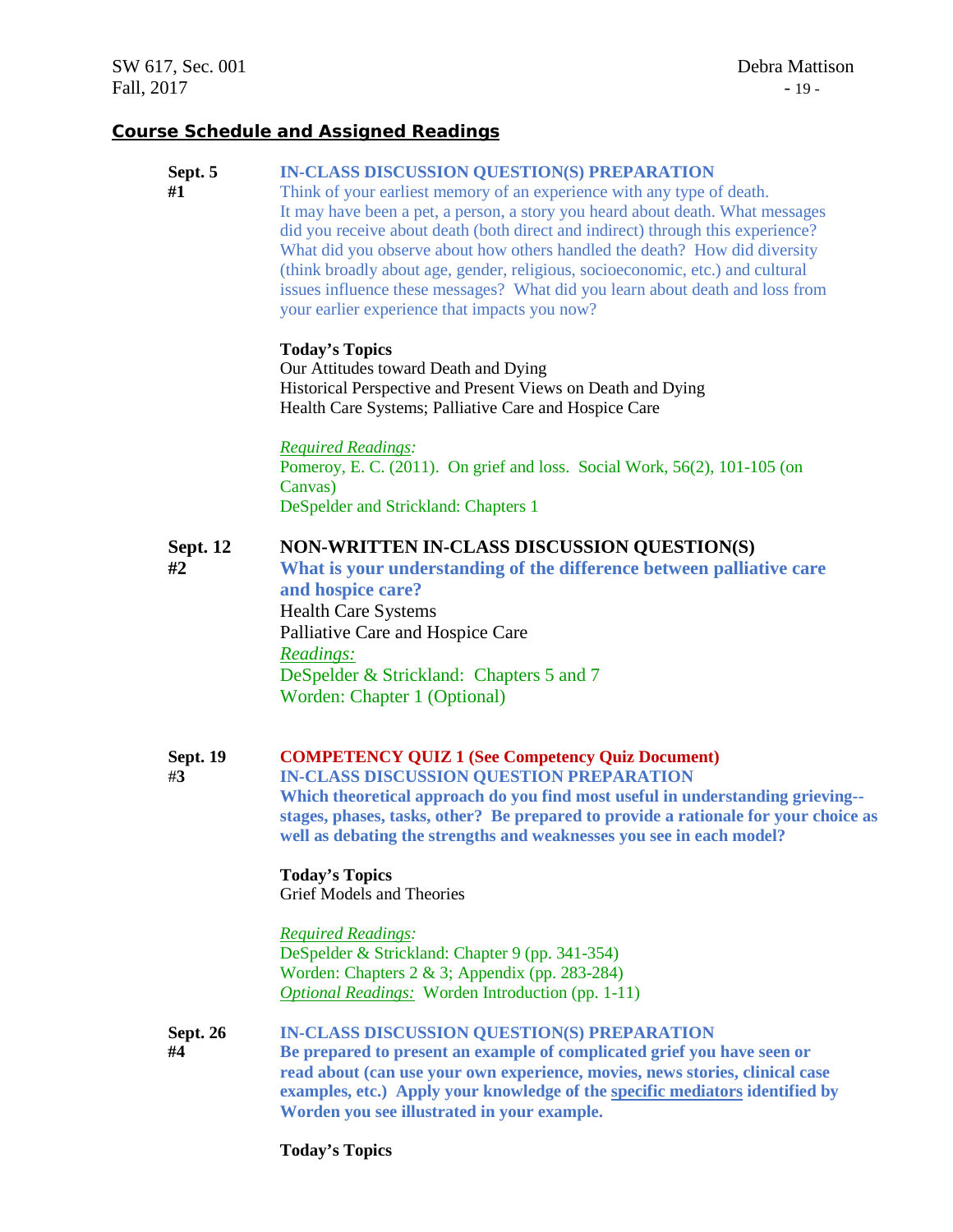Complicated Grief Reactions Theories of Complicated Mourning Definitions, Symptoms, and Syndromes

*Required Readings:* DeSpelder & Strickland: Chapter 9 (pp. 355-376) Worden: Chapters 5 & 6

#### **Oct. 3 JOURNAL 1 WRITTEN ASSIGNMENT DUE: Loss History**

### **#5 (Please see assignment descriptionent in Canvas) IN-CLASS DISCUSSION QUESTION(S) PREPARATION**

**What is your reaction to the Japanese "mizuko"? What cultural, socioeconomic, and other diversity factors are involved? How might a ritual like this impact the grieving process? What factors might impact how a similar ritual or tradition might be viewed in the U.S.?** 

#### **Today's Topics**

Loss and Grief in Adulthood Models of Adult Bereavement; Life Stage Issues

#### *Required Readings:* DeSpelder and Strickland: Chapter 11

#### **Oct. 10 COMPETENCY QUIZ 2 (Please see Competency Quiz Document)**

**#6 IN-CLASS DISCUSSION QUESTION(S) PREPARATION Be prepared to illustrate reading and your ability to apply the theory regarding children and loss/death discussed in the readings to an example you have observed of children responding to death. Consider your own experience, clinical experience, movies, books, news story, etc.**

#### **Today's Topics**

Loss and Grief in Childhood and Adolescence Developmental Issues

*Required Readings:* DeSpelder and Strickland: Chapter 2 (pp. 50-66) and Chapter 10

#### **Oct. 17 NO CLASS: FALL STUDY BREAK**

- **Oct. 24** Ambiguous Loss and Grief
- **#7** No required readings.

#### **Oct. 31 INSIGHT INTERVIEW WRITTEN ASSIGNMENT DUE #8 (Please see assignment document in Canvas)**

#### **IN-CLASS DISCUSSION QUESTION(S) PREPARATION**

**Be prepared to give your rationale for which of the three philosophies you support regarding who should receive grief counseling with consideration of strengths and weaknesses, diversity considerations, cost issues, etc.**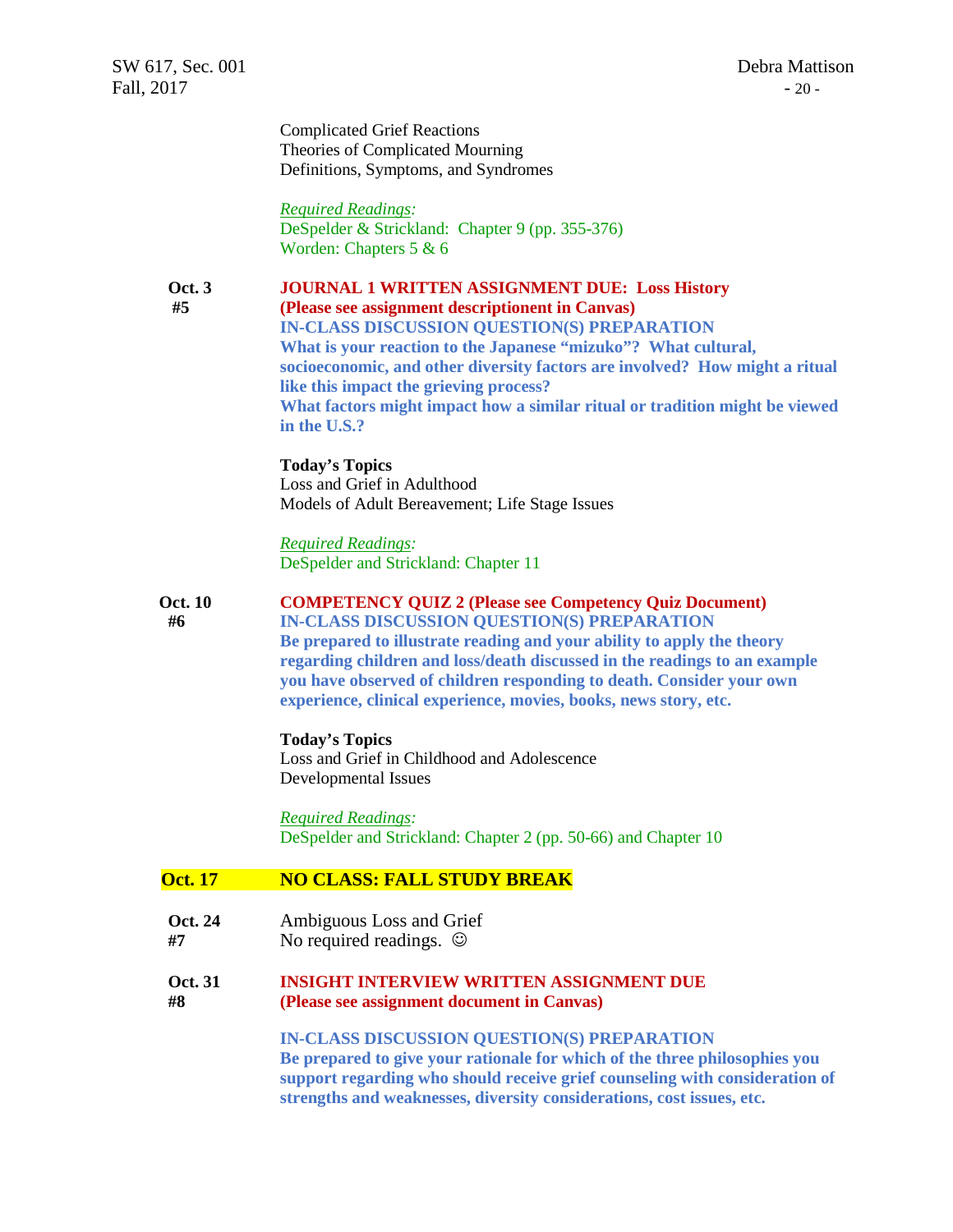#### **Today's Topics**

Clinical Intervention and Counseling Principles in Facilitating Grief *Required Readings:* DeSpelder & Strickland: Chapter 9 (pp. 376-383) Worden: Chapter 4 Optional: Worden Chapter 8

#### **Nov. 7 IN-CLASS DISCUSSION QUESTION(S) PREPARATION**

**#9 What are your thoughts on concepts from the readings regarding violence in our world today? What ideas do you have about reducing violence? What insights did you gain from reading about other traumatic losses this week?**

#### **Today's Topics**

Violence, Disasters, War, Genocide, Terrorism, PTSD *Required Readings:* DeSpelder & Strickland: Chapter 13

#### **Nov. 14 RTAN JOURNAL 2 DUE: AD/DPOA**

**#10 (Please see assignment document in Canvas)**

I**N-CLASS DISCUSSION QUESTION(S) PREPARATION Consider an example in which you have seen an ethical conflict in your field placement regarding one of the four key ethical principles discussed in this week's readings?**

**After today's readings, thoughtfully consider how would you define "life" and "death" and be prepared to share this in class. What might impact our definitions? How might these diverse definitions impact the grieving process?**

#### **Today's Topics**

Ethical and Legal Issues Medical Ethics and Technology; Rights and the Dying Advanced Directives and End of Life Decision Making *Required Readings:* DeSpelder & Strickland: Chapter 4 (pp. 151-173) and Chapter 6

**Nov. 21 DIVERSITY LOSS GROUP PRESENTATIONSe**

#### **#11** Grief and Diversity

*Required Readings:* Relevant articles for your group topic

**Nov. 28 IN-CLASS DISCUSSION QUESTION(S) PREPARATION**

 **#12 What impacted or surprised you most about the discussion of suicide in today's readings? What are risk factors and assessment areas to consider? What are your thoughts on your concepts from the readings to a specific example of violence in our world today and your ideas about reducing violence? What insights can you share about various forms of other traumatic losses discussed in the readings?**

**Today's Topics**

Suicide: Theories, Influencing Factors; Risk Assessment *Required Readings:* DeSpelder & Strickland: Chapter 12 Worden: Chapter 7 (pp. 179-187)